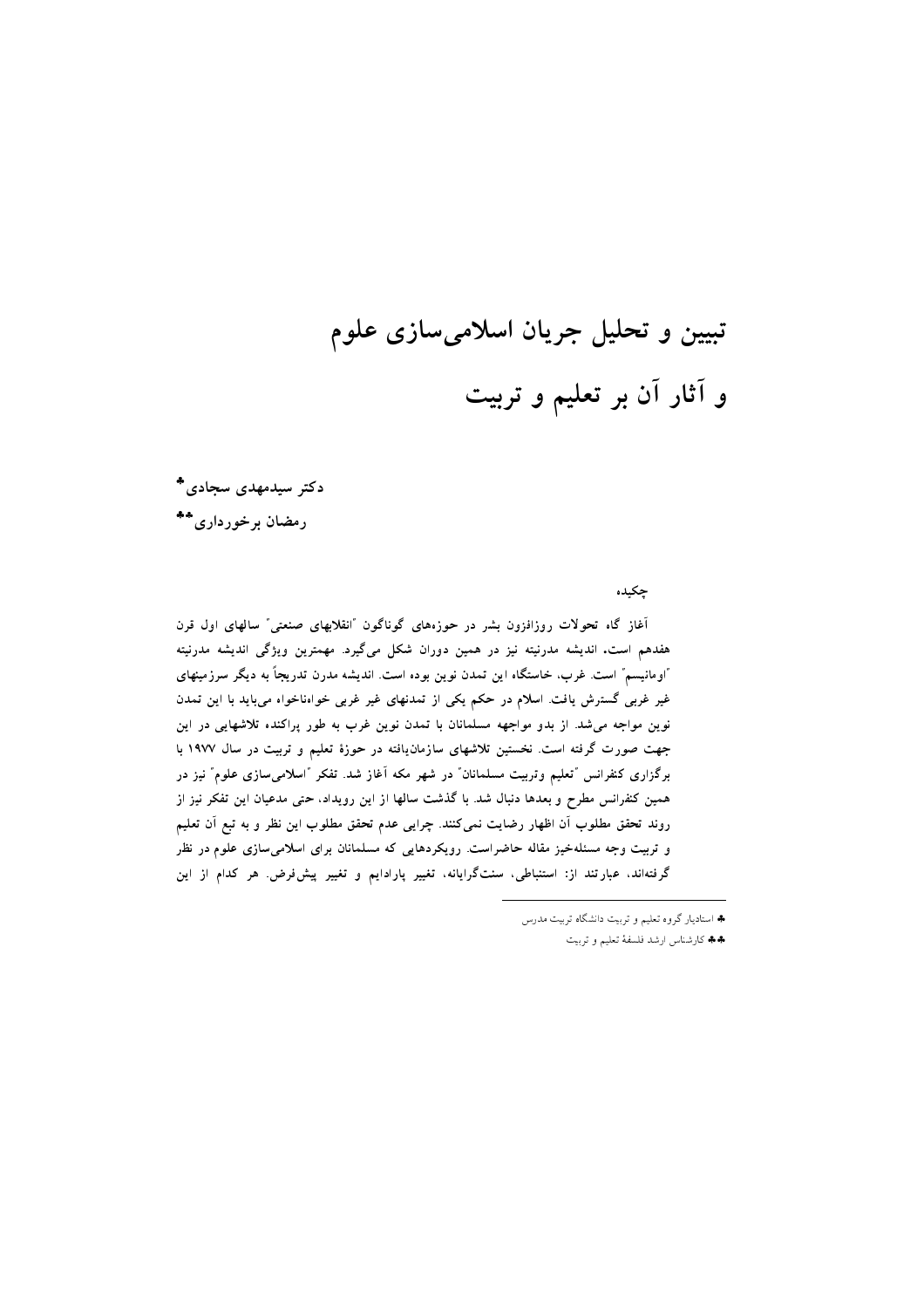۰ ۶ فصلنامهٔ نوآوریهای آموزشی -شمارهٔ ۷، سال سوم، بهار ۱۳۸۳

رویکردها دلالتهایی را برای تعلیم و تربیت دربردارد و در جهت تحقق مطلوب خود نیازمند توجه به سه حوزهٔ انتقادی، معرفتشناسانه، دینشناسانه و تربیتی است.

#### مقدمه

سرآغاز تغییرات فزایندهای که انسان امروز با گذشت زمان شاهد آن است به انقلابهای صنعتی قرن نوزدهم برمي گردد.

بنا به قول «فردریک مایر» در کتاب «تاریخ اندیشههای تربیتی» در سه قرن گذشته پیشرفتهای علمی نمایانی صورت گرفته است. «علم» به معنای روشی برای تسلط بر قوای طبیعت از زمان رنسانس آغاز میشود ولی دور نمای دلفریبی را نوید نمیدهد، ای بسا که علم در دست تاریکاندیشان وسیلهای جهت نابودی کامل گردد. از طرف دیگر در صورتی که روش علمی در نظام تربیتی ما معمول گردد، ممکن است تغییر واقعی در عادات بشری ایجاد و موجب رونق سعهصدر حقیقی و روح همکاری شود و سرانجام اینکه موجب تشدید خصلت «فرضیهگرایی» شود، خصلتی که اساس پیشرفتهای علمی ما بوده است. اما علم تنها کافی نیست ما به اخلاق واقعی و معنویت حقیقی نیز نیازمندیم. تنها وقتی که علم در راستای بهبود بشر به کار رود و وقتی که تربیت و فلسفه و مذهب با هم متحد گردند، دوران تازهای برای بشریت طلوع خواهد کرد (ماس، ١٣٧٤).

اگر چه «فردریکمایر» به عنوان یک تاریخنگار تربیتی تصریح نکرده است که مراد وی از روش علمی و آثار آن در تعلیم و تربیت دقیقاً به چه معنا است، اما درون مایهٔ سخنی که از وی نقل شد، حاکی از فقدان یک معنویت واقعی در دنیای «مدرن» و آرزوی تحقق دنیایی است که در آن معنویت حضور داشته باشد و «علم» در جایگاه واقعی خود بنشیند. وی از انسان امروز دعوت می کند که دیگر بار معنویت به حاشیه رانده شده را در سفرهٔ زندگی خود جای دهد و وسیله تحقق این خواست را نیز در تعلیم و تربیت جستجو کند.

امروزه وقتی که «مدرنیته» و به تبع آن مدرنیسم در بوتهٔ نقد قرار می گیرد با وجود رهاوردهای نیکویی که برای بشریت به ارمغان آورده است (از جمله؛ عقلانیت و آزاد اندیشی)، داوران منصف را به این داوری فرا می خواند که کاستیها و نابسندگیهای فراوان از جمله داعیههای فراخ و ناموجه آن را نیز برشمارند. تمدنهای غیر غربی به گونههای متفاوت با تمدن مدرن غرب مواجه شدند.

1. Science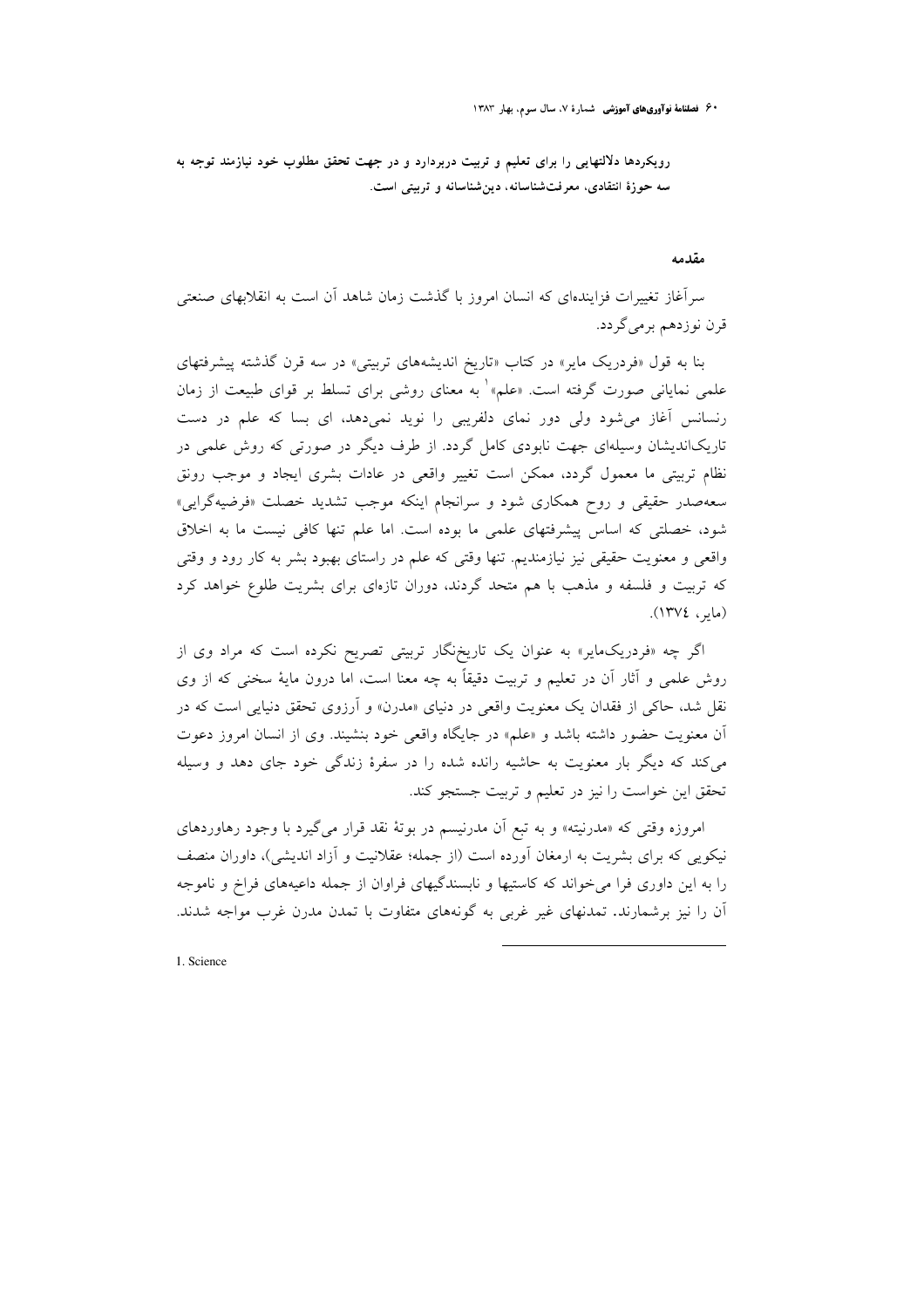تمدن اسلام نیز در حکم یکی از تمدنهای غیر غربی ضرورتاً باید با مهمترین وجه اندیشهٔ مدرن یعنی «علم مدرن» که خصلتی سکولار داشت، مواجه می شد. برخی از متفکران متدین در جهان اسلام تشخيص دادهاند كه براي اصلاح وضعيت بحراني تمدن اسلامي بايد اقدام به اسلامي نمودن اين «علم سكولار» كرد (العطاس، ١٣٧٤) و نظام تعليم وتربيت نيز در انديشه «اسلامي سازي علوم» مهمترین رکن تحقق آن است. در نتیجه، عملی شدن چنین اندیشهای نتایج و آثاری را برای نظام تعلیم و تربیت در بر خواهد داشت. مطالعه اندیشه یا اندیشههای «اسلامیِسازی علوم» و تبیین آثار آن بر اهداف و محتوای تعلیم و تربیت و همچنین موانع احتمالی تحقق اندیشههای فوق موضوعاتی است که در مقاله حاضر مورد بررسی قرار می گیرد.

ييشينه مسئلة علم ديني

ایمان و عقل در مسیحیت از ابتدا تا دورهٔ اصلاح ٰ دینی عنوان پژوهشی است که محمد ایلخانی آن را انجام داده است. وی در این پژوهش به بررسی رویکردهای گوناگون متفکران مسیحی نسبت به مسئلهٔ اعتقاد دینی و عقلانیت پرداخته است. از ابتدای مسیحیت پولوسی ٌ، تبیین رابطهٔ فلسفهٔ یونان به عنوان تفکر عقلانی و علمی آن روزگار با مسیحیت یکی از دغدغههای اصلی متفکران مسیحی بود. در این باب چهار گرایش مهم به چشم می خورد:

۱. مسیحیت به عنوان یک حکمت و فلسفهٔ کامل کنندهٔ دیگر فلسفههاست که در آثار کسانی چون «يوستينوس» ٌ در قرن دوم و «بوئتيوس» ٔ فيلسوف قرن ششم نمود پيدا كرده است.

۲. تفکر یونــــان هیچ ارتبـــاطی با مسیـــحیت ندارد. مهمترین نماینده این گرایش «ترتولیانوس» ْ در اوائل قرن سوم میلادی است.

۳. فلسفه یونان به عنوان نظامی معرفتی مورد استفادهٔ مسیحیت قرار میگیرد و فلسفه تابع دین میشود. طرفداران این نظریه با پذیرش منشاء غیرفلسفی ایمان، فلسفه را خادم دین کردند و تابع ایمان قرار دادند. «توماس آکوئیناس» و قدیس «انسلم» و «بوناونتورا» از جمله کسانی هستند که در مجموعهٔ گرایش جای میگیرند.

۴. فلسفه معیار صحت اعتقادات دینی است. «روسیلنوس»<sup>٦</sup> از نمایندگان این گرایش است. (ايلخاني، ١٣٨١).

1.Reformation 4. Boethius

2. Polosi 5. Tertullianus 3. ustinus

6. Roscelinus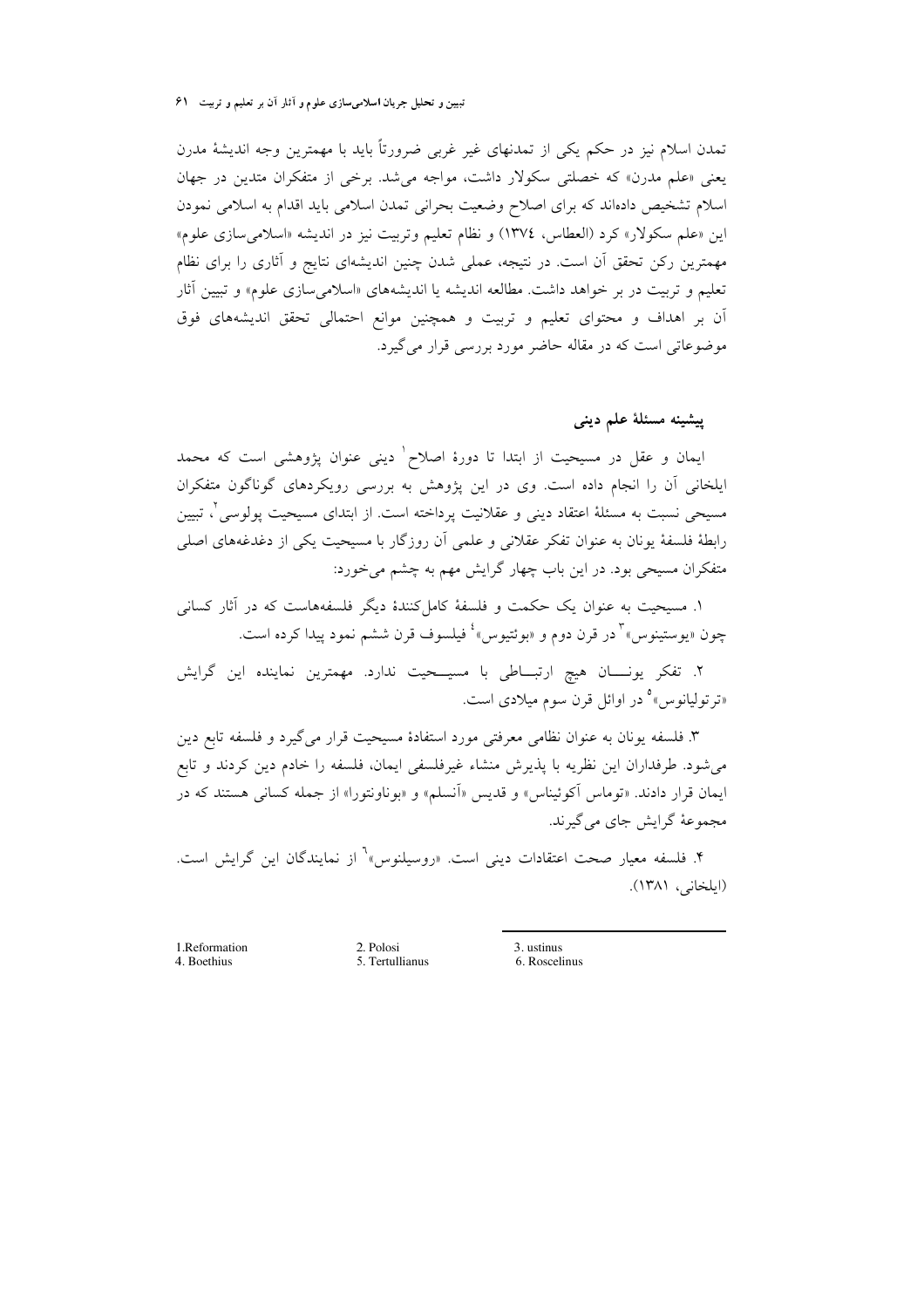«علم و دین» عنوان کتابی است که در آن «ایان باربور» به بررسی سیر تاریخی روابط مهمی که دانشمندان میان یافتههای تجربی در مورد طبیعت داشتهاند و کیفیت ارتباطی که با مقوله دین برقرار میکردهاند پرداخته است. این پژوهش با بررسی دیدگاههای متفاوت در زمینهٔ نسبت علم و دین (تعارض، تفکیک، ترکیب و گفتگو، نهایتاً افتراق مطلق) با آنکه موضوع علم و دین را متفاوت میداند، اما مشترکاتی در روش نگرش و هدف آنها قائل است. وی بر این نکته تاکید میکند که هم گزارههای علم و هم گزارشهای دین باید در به دست دادن تعبیری منسجم از کل تجارب بشری سهیم باشند. به عقیدهٔ وی علم و دین میٍ توانند در طرح یک نوع الهیات طبیعت ارائهٔ نظری نوین دربارهٔ رابطهٔ انسان با طبیعت در راستای ترسیم یک تصویر سازمان یافته از انسان مشارکت کنند و در عین حال پیچیدگیها و درهم تنیدگیهای چند ساحتی او را بنمایاند. در نهایت تاکید می کند که این نوع سازمان یافتگی میان دو مقوله علم و دین نباید به گونهای باشد که یکی مقولات خاص خود را بر دیگری تحمیل کند (باربور، ۱۳۷۹).

خسرو باقری با تالیف کتاب «هویت علم دینی» بر این باور است که دست یافتن به نتیجهٔ قابل قبولی در باب علم دینی، نیازمند تامل و اندیشهای محققانه و به دور از تعصب است. به نظر می رسد برای این اندیشهورزی نخست باید دربارهٔ خود علم و ماهیت یا ویژگیهای آن تأمل کرد. در گام بعد، باید دربارهٔ دین و معرفت دینی اندیشه کرد و ویژگیهای آنها را مشخص کرد. سرانجام باید در این باره اندیشید که چه نسبتی میان علم و دین برقرار می شود و آیا این نسبت مجالی برای تحقق علم دینی فراهم می آورد. او سـه رویـکرد را در ایــن زمینــه مورد نقــد و بررســی قرار داده است: رویکردهـای دایره المعارفی، هرمنوتیکی و قبض و بسط. وی سرانجام از رویکرد چهارمی که رویکرد «گزیدهگویی» نام گرفته است، حمایت میکند. در بخش سوم این کتاب «علم دینی» مورد بحث قرار گرفته است. با در نظر داشتن چالشی که دربارهٔ معنای علم دینی وجود دارد، ابتدا به معناداری یا بر معنایی آن توجه می شود. در عین حال که ادعای بی معنایی این تعبیر در برخی موارد پذیرفتنی به نظر میرسد در حالت معینی از معنادار بودن علم دینی دفاع شده است. با توجه به اینکه مدعیان علم دینی روایتهای گوناگون از این تعبیر به دست دادهاند، درستی یا نادرستی این روایتهای متعدد بررسی شده است. در این زمینه از دو رویکرد «استنباطی» و «تهذیب و تکمیل علوم موجود» یاد و انتقاد شده است و نهایتاً نویسنده از رویکردی حمایت می کند که از آن تحت عنوان «رويكرد تأسيسي (گزيدهگويي)» نام ميبرد (باقري،١٣٨٢).

«مودود رحمان» در مقاله «تحليل كلي نگرانه و تاسيس تعليم و تربيت اسلامي» تلاش بر آن دارد که تحلیلی از مولفهها و عناصر تشکیل دهندهٔ تعلیم و تربیت اسلامی داشته باشد. وی معتقد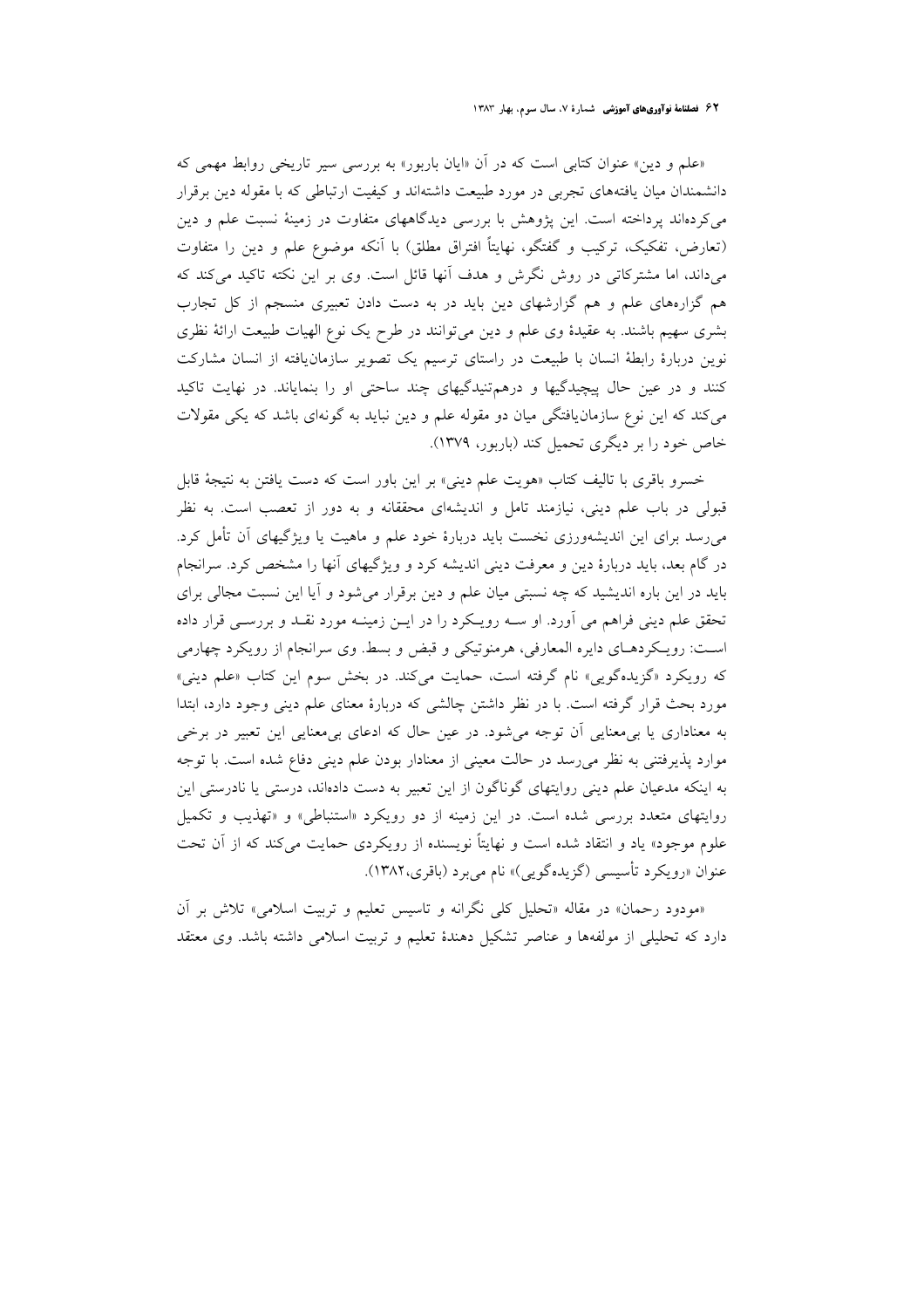است که فراگیر بودن تعلیم و تربیت همانند خود دین اسلام است و شروع آن صرفاً از مدرسه آغاز نمی شود و در پی غایت به دست آوردن حرفه نیست، بلکه به مثابه یک کنش مداوم<sup>\</sup> است. وی ساختار جامعه اسلامی را متشکل از مولفههای فرد، خانواده، مسجد، گروههای اجتماعی و موسسات رسمی میداند و عقیده دارد که کلیهٔ مولفههای نظام تعلیم و تربیت اسلامی باید مبتنی بر نظام فراگير دين اسلام باشد (رامن ً، ١٩٩٩).

«عمادالدین خلیلم» در کتاب «اسلامیمسازی معرفت: یک متدولوژی» تلاش بر آن دارد که با مفروض داشتن و اعتقاد به فرأیند اسلامیسازی معرفت، یک روششناسی برای آن به دست دهد. وی اظهار میکند که فرأیند اسلامیسازی دانش در دو سطح اتفاق میافتد. سطح نظری و سطح عملي. سطح نظري ناظر به تبيين وجوه، انگيزهها، اهداف و گامهاي اساسي فرآيند هويتبخشي به این وجوه در همهٔ حوزههای دانش است. «خلیل» وضعیت علوم قرآنی و دیگر حوزههای اسلامی را در متن «علوم نوین» بررسی میکند و قائل به یافتن مولفههای غربی علم است که در تغایر با دیدگاه اسلامی است. از نظر وی سطح عملی نیازمند طیف گستردهای از مواد و ابزارهاست که بردارندهٔ همهٔ شاخههای معرفت انسانی محض، علوم انسانی محض یا کاربردی است و هدف این است که این علوم براساس دیدگاه واقعی اسلام «شکل<sub>ی</sub>ابی مجدد»<sup>۳</sup> پیدا کنند. طرح اسلامیسازی نیازمند به انجام رسانیدن در سطحی دیگر (رسانه و تعلیم و تربیت) نیز هست. به عقیدهٔ وی طرح اسلامیِسازی معرفت مبیّن فعالیت کشف و همبستگی<sup>،</sup>ٔ است و هر دانش که خارج از این چارچوب ادراک شود، معارض با قوانین طبیعت و واقعیت است (خلیل، ۱۹۹۱).

«سالیسو شیهو»<sup>؛</sup> مدعی است که: هیچ تمدن یا جهانبینی به اندازهٔ تمدن و جهانبینی اسلام این توان را ندارد که فراهم آورندهٔ صلح و آرامش باشد و تنها مسلمانان این توان را دارند که به حل چالش انسان معاصر بپردازند (یوشر°، ۱۹۹۸). هیچ یک از مسائل مطرح شده در دورهٔ معاصر به اندازه پرسش از علم مدرن برای جهان اسلام حیاتی نبوده است. متفکران مسلمان به شیوههای گوناگون با موجودیت «علم مدرن» مواجه شدهاند و این خود موجب تنوع نگاههای اندیشمندان مسلمان در این زمینه بوده است. «العوانی» که از مواجهه تمدن مدرن غرب که وجه بارز آن «علم» است، با تمدن اسلامی با عنوان «تهاجم فكرى» ياد مى كند. معتقد است سه گونه مواجهه تا كنون با این قضیه در جهان اسلام صورت گرفته است: گروهی وجود چنین تهاجمی را انکار میکنند و بدان اعتراف نمی کنند و حتی طرح صرف این ایده و تصور را سخن تندروهایی میدانند که

3 Reshaping 2. Rahman 4 being together 5- Usher

1. Pervasive 4- Shihou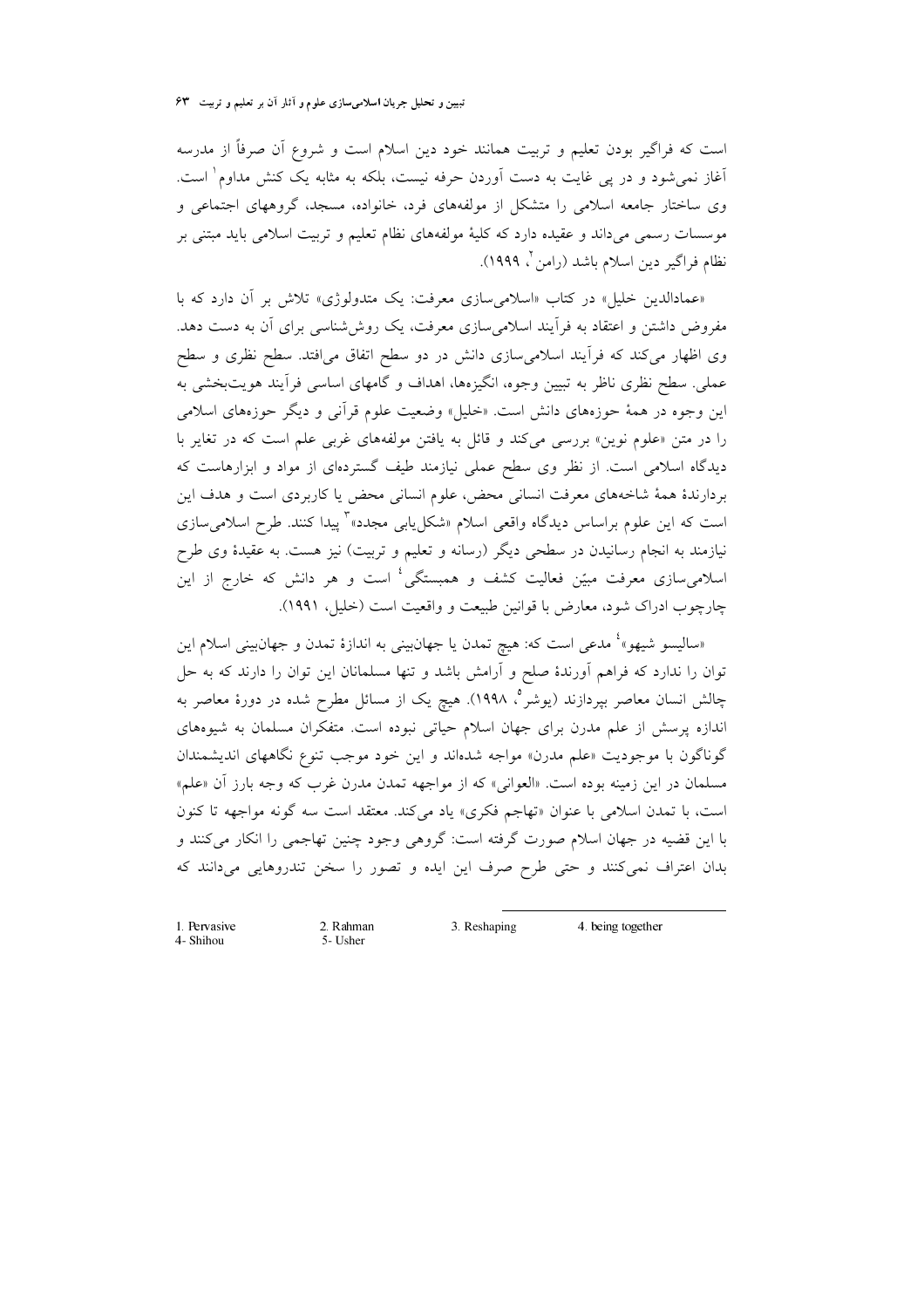۶<mark>۲ فصلنامهٔ نوآوریهای آموزشی</mark> شمارهٔ ۷، سال سوم، بهار ۱۳۸۳

مخالف تمدن جدید هستند و آثار انقلاب ارتباطات و رسانههای گروهی را نادیده می گیرند، امری که سبب شده است تا موانع جغرافیایی و مرزهای سیاسی و ملی در مقابل تاثیرات فکری، فرهنگی و هنری تمدن جهانی، یارای مقاومت نداشته باشند. در نتیجه به عقیده این گروه تهاجم و مهاجمی در ميان نيست.

هر چه هست عبارت است از: اندیشه، فرهنگ و هنر که مانند جابـهجـا شــدن هــوا بــه وســیله امواج سرد و گرم بی اَنکه توان مقابله با اَنها را داشته باشیم، انتقال می یابند و بـه نظرشــان، افکــار و فرهنگها به صورتی درآمدهاند که مانند آبهای بسین المللسی یـا منطقـهای در هــم تـداخل مــییابنــد (العلواني، ١٣٨٠).

## رویکردهای اسلامیسازی علوم

به نظر می رسد که تقسیم.بندی رویکردهای «اسلامیسازی علوم» باید به گونهای جامع و مانع تدوین و ارائه شود تا «علم دینی» را به خوبی بنمایاند. در زیر به ارائهٔ تقسیمبندی پیشنهادی این رویکردها و پس از توضیح آنها به مهمترین نمایندگان و آرای آنها پرداخته خواهد شد. این سه رویکرد اصلی عبارتند از: الف) رویکرد استنباطی، ب) رویکرد سنتگرایانه، ج) رویکرد معرفت شناختي.

## ۱. رویکرد استنباطی

اساس این رویکرد بر این باور قرار دارد که نص قرآن به عنوان کلام الهی دربردارندهٔ همهٔ علوم است و کشفیاتی که علم مدرن امروز در پهنهٔ پژوهشهای خود به دست آورده و میآورد، پیش از این به صورت کلی در قرآن به آنها اشاره شده است.

«طباطبائي» كه از اين گونه تفسيرها با عنوان «تطبيق» ياد مي كند، مي گويد: «متكلمان و نظرات فرقهای آنها موجب شد تا بر طبق اختلاف نظرات، خود در تفسیر قرآن گام بردارند و هر کدام آنچه را موافق نظرشان (مذهبشان) بود میگرفتند و آنچه را مخالف آن بود تاویل می کردند. پس بهتر است اين طريقه را «تطبيق» بناميم و تفسير نگوييم» (طباطبائي، ١٣٦٢).

با سیطرهٔ نگرش «اثباتگرایانه» به علم، توجه برخی از عالمان و مفسران به انطباقهای آیات قرآن با یافتههای علمی جلب شد. به همین سبب از اوایل قرن بیستم، با نضج و گسترش علوم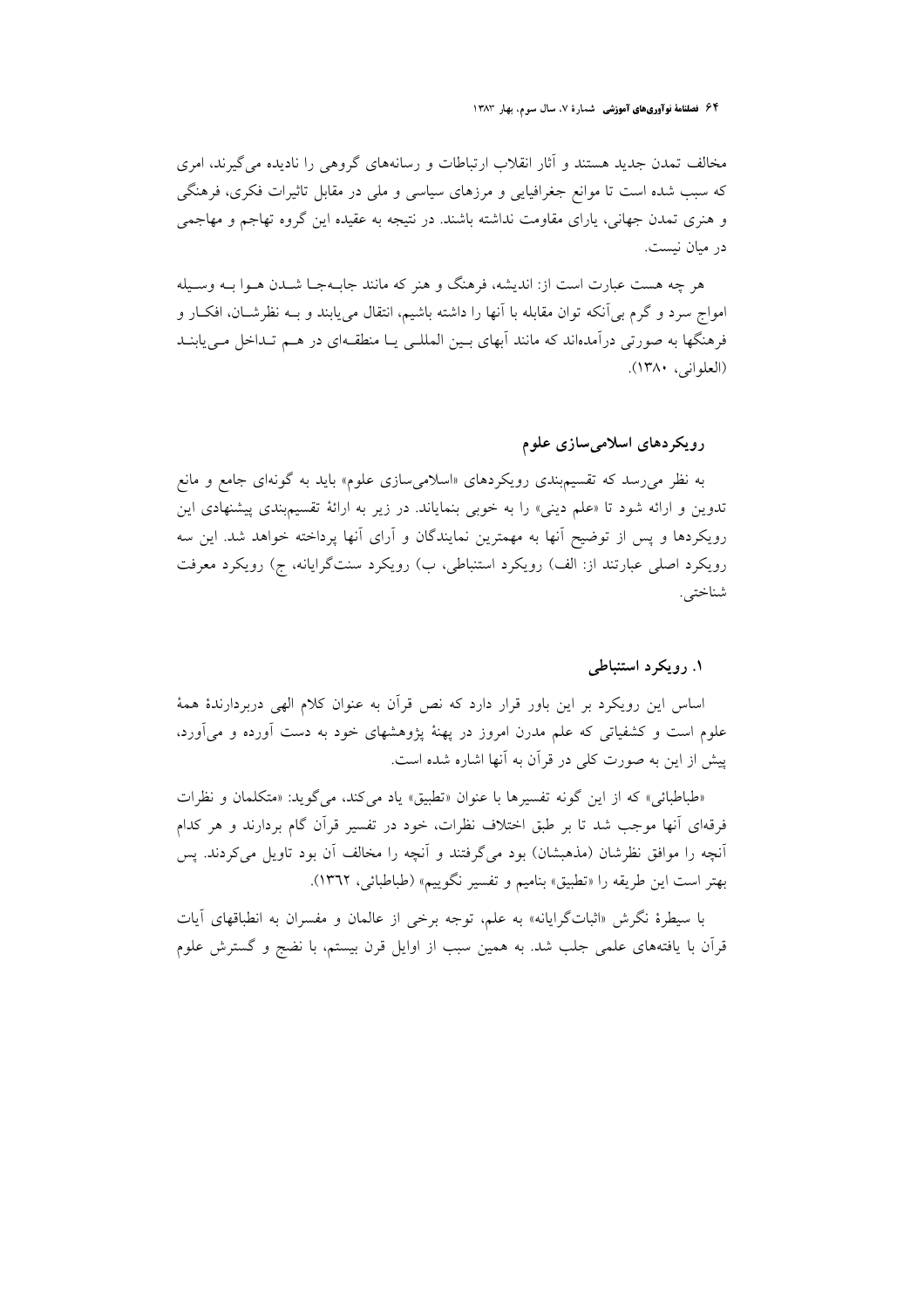جدید، تفسیرهای علمی مورد اقبال برخی از مفسران مسلمان قرار گرفت و کتابهای بسیار در این زمینه نوشته شد. این رویکرد که مبتنی بر نگرش دایرهٔالمعارفی به دین است، دو گونه روایت یافته است. روایت اول که روایت قوی است قائل به استنباط همهٔ علوم با توجه به نص است و روایت ضعیف قائل به تفریع فروع از «نص» است و قائل به منطقه فراغی نیز برای اجتهاد مجتهد است که به لحاظ حکم شرعی وضعیتی مباح دارد. «محمد باقر صدر» در کتاب «اقتصادنا» تلاش در جهت تحقق چنین ایدهای دارد. با وصف اینکه همان گونه که اشاره شد تفسیر علمی بیش از هزار سال عمر دارد ولي در اوايل قرن بيستم توجه جامعه مفسران و طبقه تحصيل كردهٔ مسلمان بدان جلب شد. البته در غالب کشورهای اسلامی از جمله در مصر سیّد جمال و شاگردانش از جمله (محمد عبده)، در هند (سید احمد خان و…)، در ایران (مهدی بازرگان، پاکنژاد و…)، و در ترکیه (نوروسی) تلاش و سعی برای انطباق آیات قرآن با علوم تجربی را آغاز کردند و کتابهایی تحت عناوین گوناگون نگاشته شد. به باور سید جمالالدین اسدآبادی «علم» ماهیتی« خنثی»<sup>۱</sup> دارد و از علمای هم عصر خود در شگفت است که علوم را به دو دسته تقسیم کردهاند: علوم مسلمانان و علوم اروپاییها. به گفته وی آن علما بی خبر از این هستند که علم ً مرزی نمی شناسد، یدر و مادر علم اقامهٔ «دلیل» کست «دلیل تجربی» (کالین کی ۲۰۰۰).

۲. ۱٫ مکرد سنت گرامانه

رویکرد سنتگرایانه منعکس کننده یکی دیگر از نگاههای موجود به مقولهٔ علم در جهان است که از سوی برخی از اندیشمندان ارائه و ترویج شده است. از جمله نمایندگان این دیدگاه «رنه گنون»<sup>م</sup>، «فریتوف شوان»° و«سید حسین نصر» هستند. این متفکران علم جدید را که در غرب ظهور پیدا کرده و اندک اندک به دیگر نواحی جهان گسترش پیدا کرده است، علمی میدانند که از ریشههای مابعدالطبیعی معنوی و اصیل خود فاصله گرفته است و سرشتی کاملاً دنیوی به خود گرفته و ماهیت و هدف خود را آن گونه تعریف کرده است که هیچ گونه ارتباطی با امر متعالی و ماورای فردی ندارد. از همین رو برای مشکلات و مصائبی که انسان امروز از توابع و محصولات علم جدید غرب متحمل میشود، راهحلی نیست، مگر بازگشت به چهارچوبها و بنیادهای سنتی علوم.

3. Kalin  $5$  Shoan 2. proof 4.Gaenon

1. neutral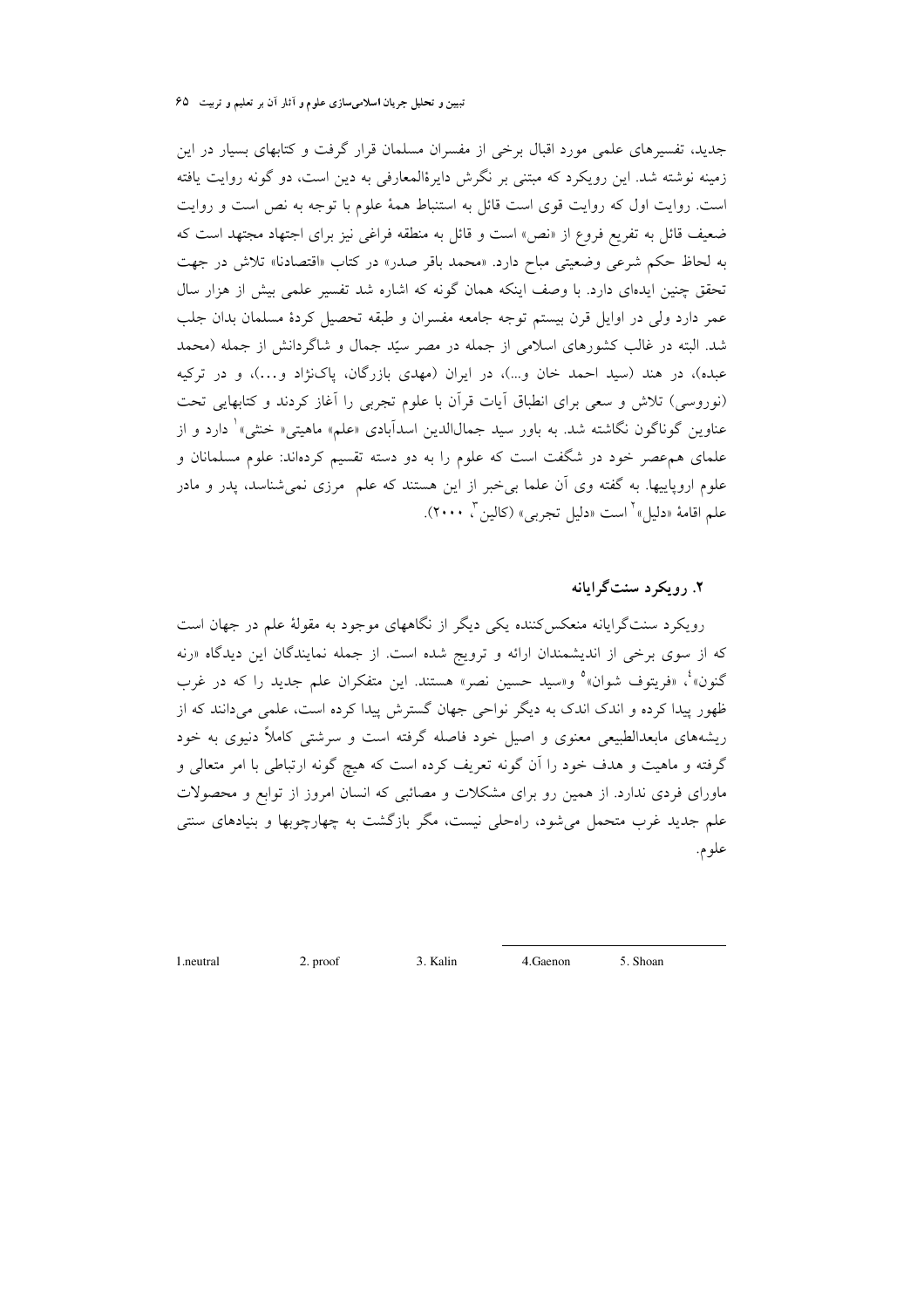«اعتقاد مبنایی نصر (نصر،۱۳۷۰) مبتنی بر این ایده است که «عقل»<sup>۱</sup> در انسان «ساختاری دوگانه»<sup>۲</sup> دارد یکی عقل استدلالگر <sup>۲</sup> یا «عقل جزئی» و دیگری «عقل شهودی» ٔ یا «عقل کلی» است. محدودیت عقل اخیر این است که درجوانب «ظاهری»<sup>ه</sup> امور نمی رود و توانایی آن جستجوی وجه باطنی<sup>٦</sup> امور است (لو٢ ٢٠٠٢). راهحل مشخصی که «نصر» و دیگرسنتگرایان برای چالشهای معرفتشناختی و هستی شناختی دنیای مدرن ارائه میدهند، بازگشت به «سنت» است. «سنت در معنای فنی آن به معنای حقایق یا اصولی دارای منشاء الهی است که از طریق شخصیتهای گوناگون معروف به رسولان، پیامبران، اَوتارهها^، لوگوس ° یا دیگر عوامل انتقال، برای ابنای بشر و در واقع، برای یک بخش کامل کیهانی آشکار شده و نقاب از چهره آنها بر گرفته است. این با پیامد و اطلاق و به کارگیری این اصول و حوزههای گوناگون اعم از ساختار اجتماعی و حقوقی، هنر، رمز گرایی و علوم، همراه است» (نصر، ۱۳۸۰).

## ۳. رویکرد تغییر «پارادایم»

شاید بتوان گفت رویکردی که از «تغییر پارادایم» و جایگزینی ارزشهای اسلامی در علم سخن گفته بالصراحه از «**اسلامی سازی معرفت**»<sup>۱۰</sup> نیز سخن گفته است. کنفرانسی که در سال ۱۹۷۷ در شهر «مکه» برگزار شد وجههٔ همت خود را روی چالشهای موجود تعلیم و تربیت مسلمانان قرار داد. «پارادایم» واژهای است که «تامس کوهن» از جمله منتقدان اندیشههای پوزیتیویستی به کارمی برد. مراد وی ازاین واژه این است که برخی انگارههای رایج معرفتی در حوزههای گوناگون علوم وجود دارد. این انگارهها را وی «پارادایم» میiامد. در برخی از دورههای تاریخ علم این انگارهها قدرت توجیه وقایع را ندارند، از این جاست که زمینه آماده «تغییر پارادایم» است. پارادایمی جایگزین پارادایم قدیم میشود که از قدرت تبیین و توجیه بالاتری نسبت به پارادایم قبلی برخوردار باشد (چالمرز،'' ١٣٧٤). به این ترتیب، برخی از نویسندگانی که حامی این رویکرد هستند از فرأيند اسلامي سازي معرفت سخن مي گويند. به عقيدهٔ «عماد الدين خليل» فرأيند اسلامی سازی معرفت در دو سطح اتفاق می|فتد، سطح نظری و سطح عملی. سطح نظری وجهی ناظر به تبیین وجوه، انگیزهها، اهداف است و گامهای اصلی فرآیند هویتبخشی به آنها شناخته می شود. همچنین وضعیت عمومی قرآن و دیگر آموزههای اسلامی در زمینهٔ علوم جدید نیز باید

1. reason 5. external 9. Logos

2. dual stracture 6. internal 10. Islamization of knowledge 3. rational  $7 \text{ I}$  00 11. Chalmers 4. intuitive 8. Authors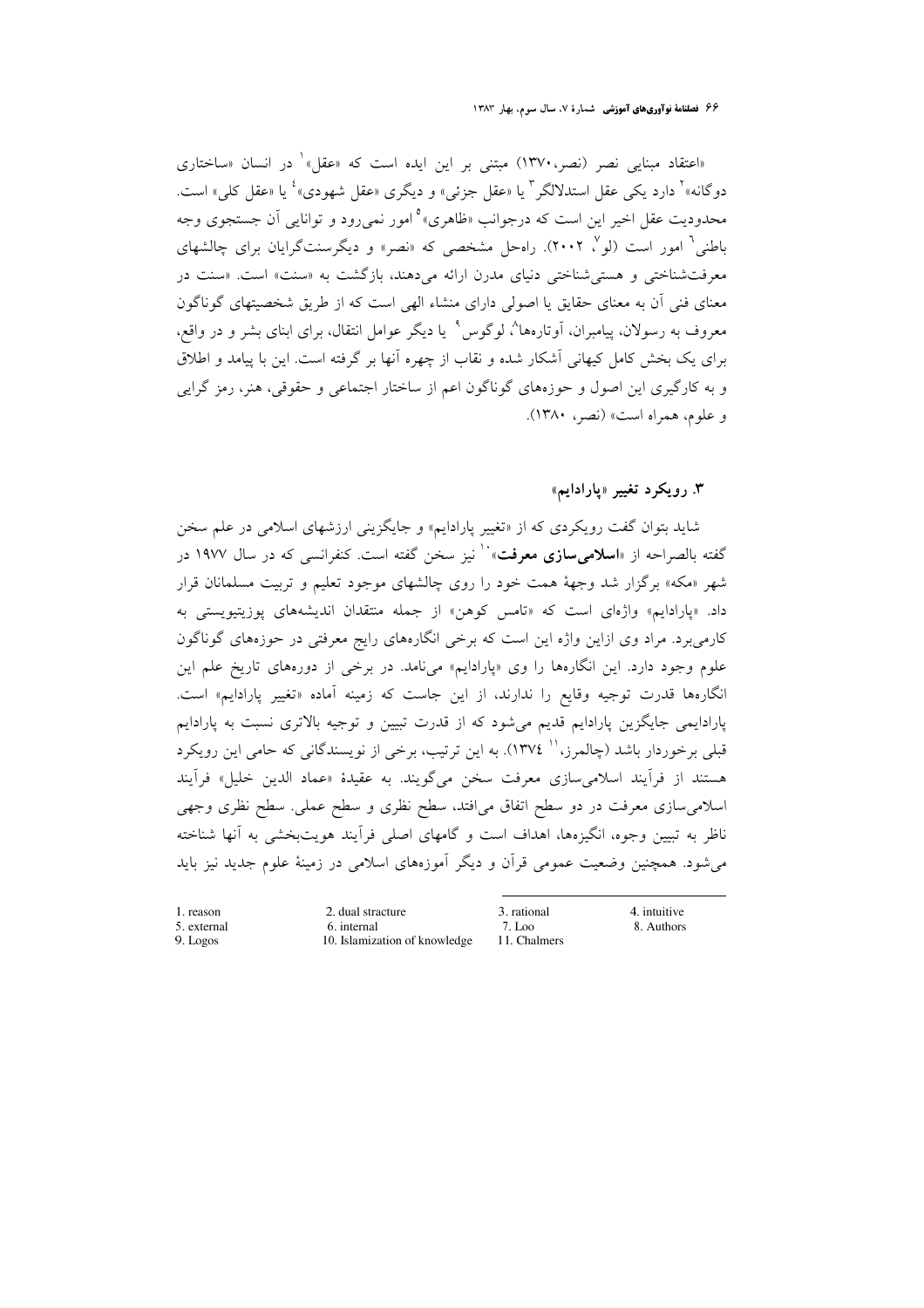مشخص شود. در این سطح همچنین دادههایی که با وضعیت اسلامی معاصر مرتبط است باید طبقهبندی شود به گونهای که در جریان اسلامی سازی معنا یابد و به گونهای شایسته سازمان پیدا کند. سطح عملی نیز به مواد و ابزارهای گستردهای نیاز دارد. از آنجا این سطح با همه معارف بشری ارتباط پیدا میکند از جمله علوم محض و کاربردی، باید دیدگاه حقیقی اسلامی مجدداً صورت بندي شوند» (خليل، ۱۹۹۱).

## ٤. رويکرد تغيير پيشفرضها

حامیان این رویکرد، با درک این نکته از فلسفه علم جدید، بیان میدارند، ارزشهایی که فرد آگاهانه یا ناآگاهانه پذیرفته و خود حامل آنهاست، اثرگذار بر کل فرآیند پژوهش و تحقیق علمی است. اين بيانيه در آثار فيلسوفان «ما بعد اثبات گرايي» چون «كوهن» «فايرابند» وديگران انعكاس یافته است. پیشنهاد بازسازی علوم و تاسیس علمی «دینی» که در آثار کسانی مانند باقری و گلشنی<sup>۲</sup> انعکاس یافته است، نشان از درک فلسفهٔ علم جدید دارد. به باور آنان تاریخ علم حکایت از این دارد که پارهای از پیشفرضها و اصول متافیزیکی نقشی بسیار مهم در مطرح شدن پارهای نظریهها داشته است. علومی که در غرب ساخته و پرداخته شده است حامل فرهنگ و تاریخ خاص آن سرزمین است و پیشفرضهای خاص خود را دارد. حال اگر توانستیم پیشفرضهایی بر اساس بینش برخاسته از "دین" در روند تحقیق علمی اتخاذ کنیم، آنگاه علمی «دینی» پدید آوردەايم.

«باقری» که از این رویکرد تحت عنوان رویکرد «تاسیسی» بحث کرده، معتقد است که علم دینی که وی از آن حمایت میکند همچون هر نوع تلاش علمی دیگر باید در پرتو قدرت الهام بخشی پیشفرضهای خاص خود از سویی و در گیرودار تلاش تجربی از سوی دیگر تکوین یابد (باقرى، ١٣٨٢).

«گلشنی» برخی از ایدههایی را که دربارهٔ علم دینی ساخته و پرداخته شده است رد میکند. برخی از این اندیشههای نادرست دربارهٔ «علم دینی» عبارت است از: ۱) فعالیت علمی (مشاهده، تجربهگری و نظریهپردازی) که به گونهای جدید انجام پذیرد، ۲) برای پژوهشهای فیزیکوشیمیایی به قرآن و سنت رجوع شود، ۳) از آنچه که «معجزه علمی» ٔ نامیده میشود حمایت شود ٤) برای

1. Firaband 3. Scientific miracles

2. Golshani 4. Application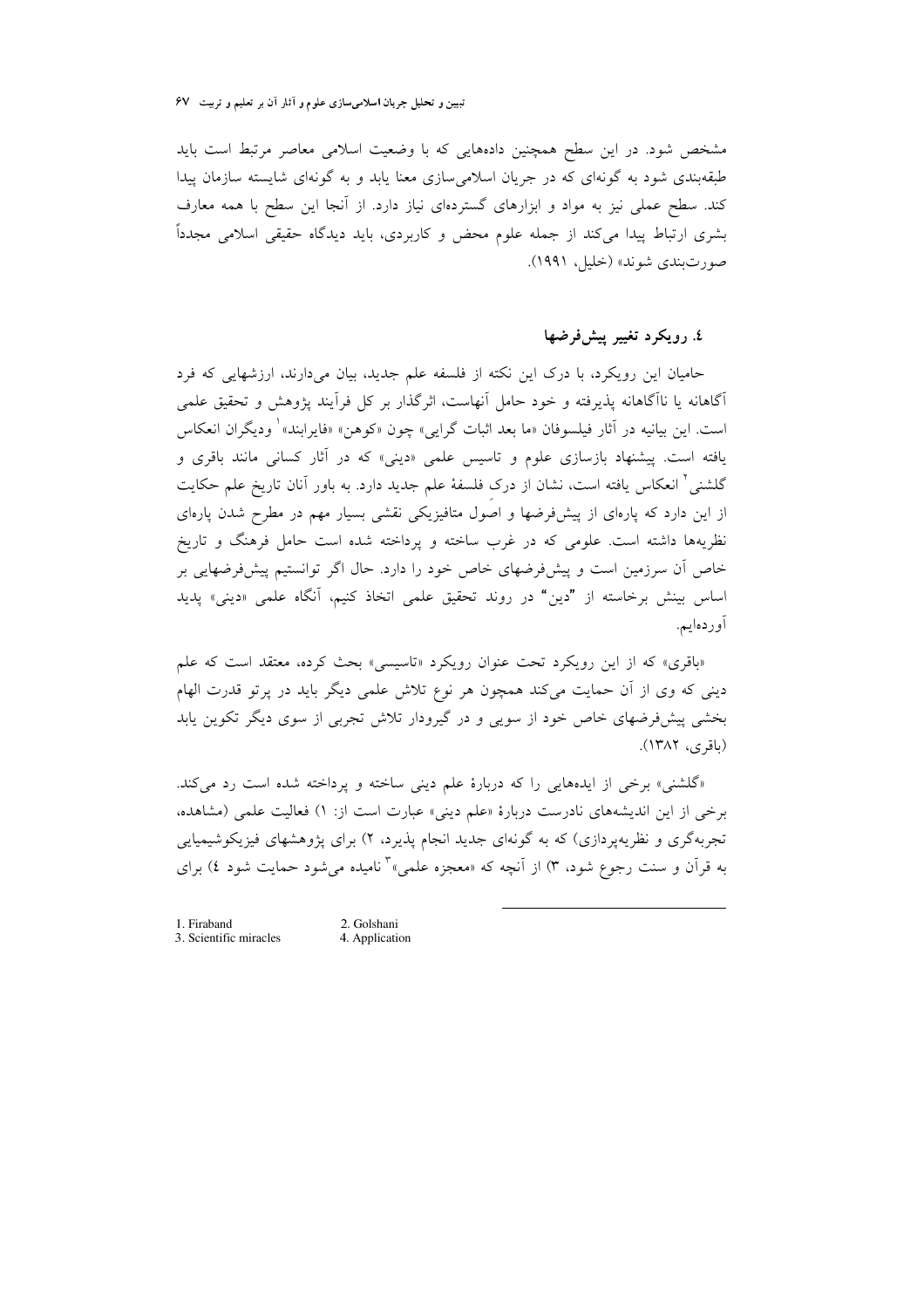۶۸ فصلنامهٔ نوآوریهای آموزشی شمارهٔ ۷، سال سوم، بهار ۱۳۸۳

فعالیتهای علمی منحصراً به نظریهها یا تجارب قدیمی رجوع شود، ٥) همهٔ رهاوردهای علمی و فناوری بشر در قرون اخیر به کنار گذاشته شود. همچنین به این نکته اشاره میکند که تفاوتهای اساسی میان «علم اسلامی» و «علم دنیوی» حوزههای زیر را دربرمیگیرد: پیشفرضهای علم دینی برگرفته از جهانبینی دینی است و چشم|نداز دینی در «استخدام»<sup>؛</sup> شایسته علوم موثر است (گلشنې، ۲۰۰۰).

در جدول شماره ۱ انواع رویکرد های "اسلامیسازی علوم" مقایسه شده است.

| رويكرد تغيير<br>پیشفروض | رويكرد تغيير<br>پارادايم           | رويكرد<br>سنت گرايانه | رويكرد استنباطى      | رويكردهاى<br>اسلامی سازی<br><u>علوم</u> |
|-------------------------|------------------------------------|-----------------------|----------------------|-----------------------------------------|
| تلقیهای دینی به         | تغییر در پارادایم                  | قـــــــــــرار دادن  | "نــص" قــراًن بــه  | ایدەھای اساسى                           |
| عنوان پيش فرض           | معاصر فلسفه علم                    | يافتـههــاي علــوم    | عنوان كلام الهي در   | رويكردها                                |
| پژوهشهای علمی           | بسا استفاده از                     | مـــــــــــدرن در    | بردارندة همة علوم    |                                         |
| در نظـــر گرفتـــه      | ايدەھاي اسلامى.                    | چارچوب ستتى           | و کشفیاتی است        |                                         |
| شوند.                   | برپـــــايى نظـــــام              | علم.                  | كــه علـــم مـــدرن  |                                         |
| فرأينــد تكـــوين       | معرفتشناسـانه و                    | احیای علوم سنتی       | امروز به آن دست      |                                         |
| علم اسلامی دقیقاً       | روش شناســـــــانه                 | از قبيـــل: طـــب،    | يافتــه اســت و بــه |                                         |
| هماننسد علسوم           | مبتنی بر توحید.                    | کشاورزی و …           | قسران بسه مثابسه     |                                         |
| معاصور موجسود           | تهــــــــــــــــــــــــــــــوم | معرفت ساختار          | دايرةالمعــــــارف   |                                         |
| است.                    | مدرن                               | سلســـله مراتبـــى    | نگريسته مي شود       |                                         |
|                         |                                    | دارد.                 |                      |                                         |

## جدول ١ ـ تحليل واريانس دوراهه (متغير وابسته E)

همچنان که در فصول پیش اشاره شد گونههای نقد به مدرنیته و اندیشهٔ مدرن را تحت دو عنوان کلی می توان تقسیم بندی کرد. گونهٔ اول مجموعهٔ انتقادهایی است که در بستر خود تمدن غرب که مهد اندیشه و علم مدرن است روییده و گونهٔ دوم مجموعه نقدهایی است که در تمدنهای غیر غربی به عنوان تمدنهایی که متاثر از جریان اندیشهٔ مدرن بوده اند انعکاس یافته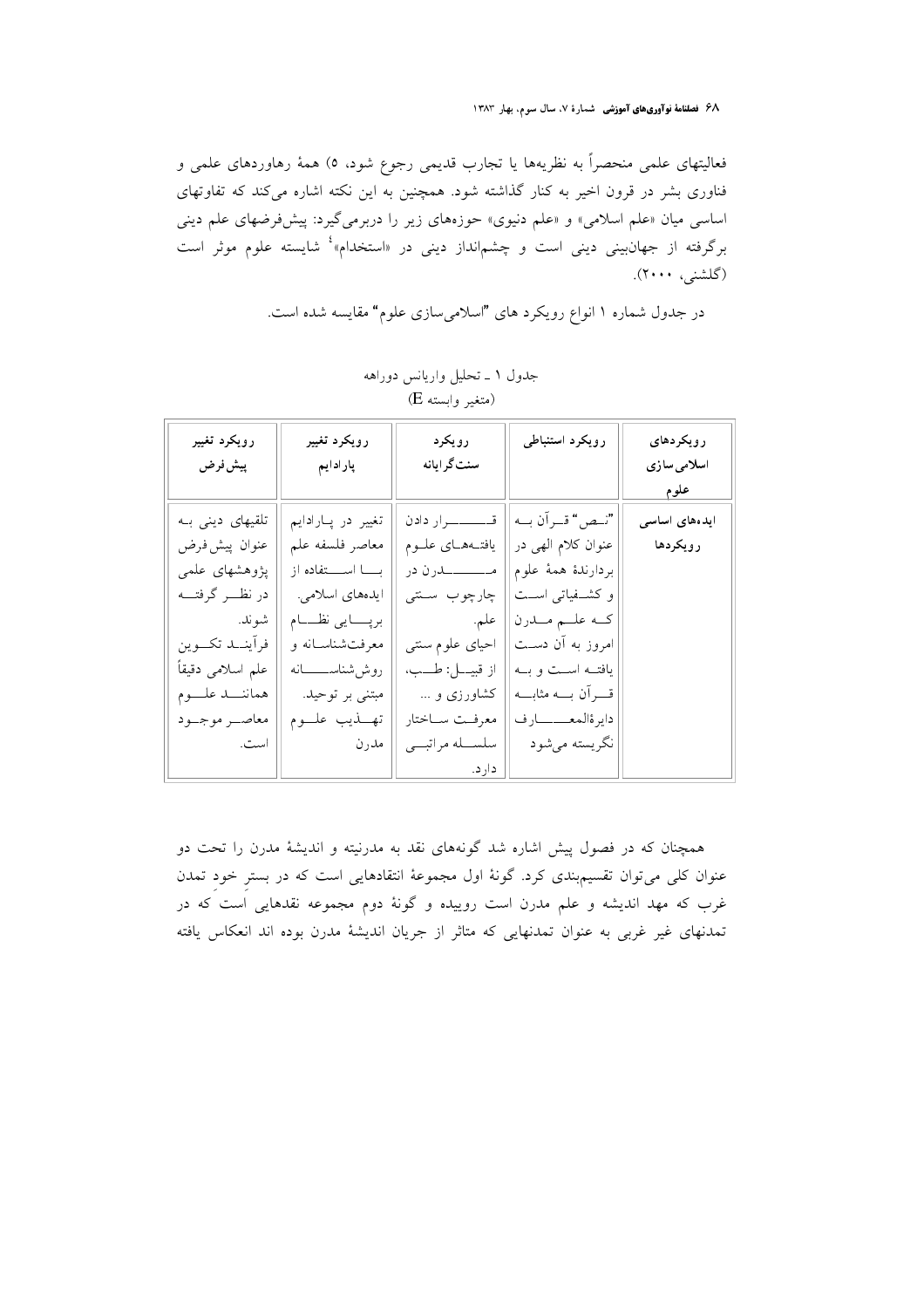تبیین و تحلیل جریان اسلامیسازی علوم و آثار آن بر تعلیم و تربیت ۹۹

است. هر كدام از اين دو مجموعهٔ انديشهورزي كه البته با غايات متفاوتي روش نقد را دنبال میکنند، استلزامهایی را برای نظام تعلیم و تربیت دربردارد. اما از آنجا که در مقالهٔ حاضر تلاش یژوهشی، محدود به روایتهای غیر غربی، انتقاد به اندیشهٔ مدرن و از آن میان جریان اسلامیِسازی علوم است، استلزامهای آن برای جهتگیری دو مولفهٔ اساسی نظام تعلیم و تربیت یعنی «هدف» ٰ و «محتوا»<sup>۲</sup> پر <sub>د</sub>سی خواهد شد.

## معیارهای بررسی ایده "علم و تربیت اسلامی"

براي اينكه «علم اسلامي» و به تبع أن «تربيت اسلامي» تحقق پيداكند، از أنجا كه ناظر به سه وجه: دين و علم و تربيت است، ضرورت دارد كه از اين سه منظر انسجام داشته باشد.

## ١. علم

مراد ازمنظر علم شناسی أن است که معرفت علمی به عنوان یکی از گونههای معرفت بشر میباید حدود و ملاک مشخص داشته باشد. مهمترین وجه معرفت علمی ارائه ملاکی است که جنبه عمومی دارد. به این معنی که چون معرفت علمی قائل به روش تجربی برای رسیدن به معرفت است، همگان میتوانند با روش پیشنهادی آن به همان نتیجه مشخص برسند. سه معیار برای ارزیابی یک نظریه علمی می توان برشمرد. توافق آن با مشاهدات، روابط درونی میان مفاهیم آن و جامعیت (باربور، ۱۳۷۹).

#### ۲. دین

مراد از منظر دین شناسانه سطوح و ابعاد ادیان است. ادیان بزرگ دنیا معمولا در سه سطح ظاهر شدهاند: یک سطح که مشتمل بر اعمال و شعائر است مثلاً نماز و روزه در اسلام. از این سطح که بگذریم به لایهای درونی میرسیم، أن سطح ایدهها و عقائد است مانند: معادشناسی، أخرتشناسی که با شناخت این مقولات سرو کار دارد و یک هسته مرکزی که شامل تجارب دینی ناشی از حضور انسان در برابر مرکز الوهیت (خداوند) است. این دسته از تجارب، گذشته از اینکه متفاوت و گونهگون هستند در انسانهای متفاوت تبلور و تظاهر همسانی دارد. نخستین سطح دین که اعمال

 $1.$ aim  $2.$  content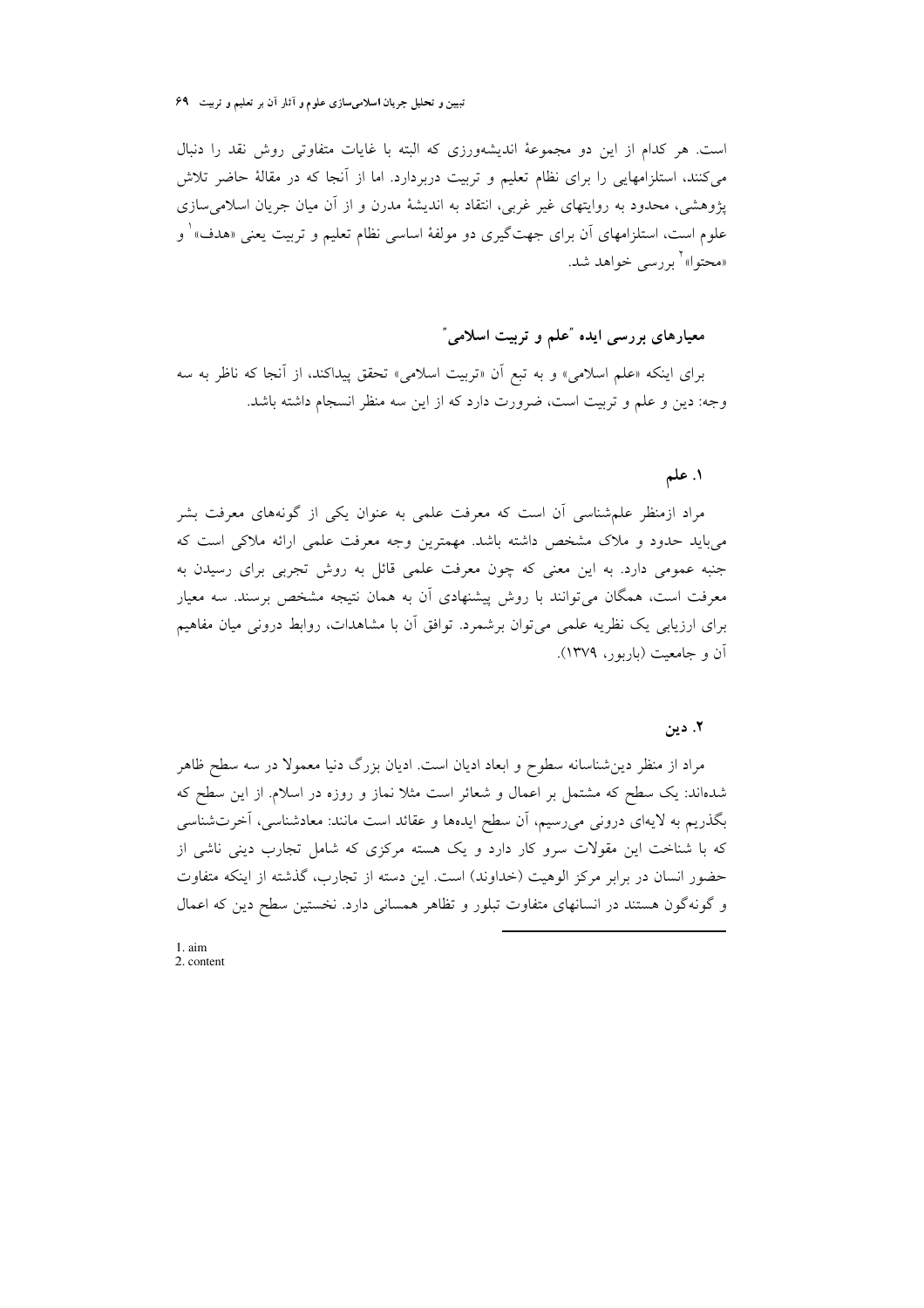**۰ / فصلنامهٔ نوآوریهای آموزشی** شمارهٔ ۷، سال سوم، بهار ۱۳۸۳

و شعائر دين است، به همين هسته اصلي متكي است. اگر اين تجربهها وجود نداشته باشد آن اعمال و شعائر جز یک سلسله عادات عرفی و اجتماعی و فرهنگی نخواهد بود. این نگاه بیرون دینی تایید درون دینی نیز دارد. مثلاً در قران کسی دیندار است که مؤمن است و کسی مؤمن است که این شناختها را بر اساس آن تجارب ایمانی قرار می دهد (شبستری، ۱۳۷۹).

### ۳. ترست ٰ

به طور کلی دو وجه را می توان از تربیت مراد کرد. وجه نخست معنای تربیت است. اگر مهمترين مفهوم تربيت را «تغيير» بدانيم، آيا لزوماً همه تغييرها وجه تربيتي دارند؟ (وينچ<sup>7</sup>، ١٩٩٩). مفهوم تربیت چهار مولفهٔ: تبیین، معیار، تحرک درون<sub>ی</sub> و نقادی دارد که با «شبهتربیت»<sup>۳</sup> با سه ويژگي عادت، تلقين و تحميل تميز داده مي شوند (باقري، ١٣٧٩).

وجه دوم موضوع درسی است. برای آنکه بتوانیم میان آنچه می خواهیم به دانشآموز بیاموزیم (که لازم است آن را بداند) و آنچه هدف آموزش فوق است (یادگیری موضوع) ارتباطی برقرار کنیم، ناگزیریم تدریس و یادگیری را تحت نظام و سازمان خاصی درآوریم و این نظام و سازمان موضوع درسی است. انسان باید اطلاعاتی دربارهٔ چیزهای اطراف خود داشته باشد و لازم است که این دانستهها و اطلاعات شکلی سازمان یافته و منظم داشته باشند. به همین دلیل، به موضوعات درسی منسجم و سازمان یافته و نظاممند نیازمند است. به هر حال داشتن یک موضوع درسی خوب منوط به برخورداری موضوع از سه ویژگی است که عبارتند از: ١. جنبهها و حقایق روشنی از وقايع مربوط را انتخاب نماييم، ٢. به سازماندهي آن قسمت از حقايق بيردازيم كه دانش آموزان را بهتر به هدف برساند، ۳. بتوان میزان اکتساب و تحصیل حقایق از سوی دانش[موزان را بررسی کرد (سولتیسٴ، ۱۳۷۹). علاوه بر سه ویژگی فوق داشتن روشهای پژوهشی در هر رشتهٔ خاص نیز یکی دیگر از ویژگیهای یک موضوع درسی مناسب است. به هر حال تعلیم و تربیت با توجه به مولفههایی چون اهداف، محتوا، روشها، برنامه درسی و سازمان بیشتر به عنوان یک فرآیند در نظر

#### 1. Education 2. Winch

4. Soltis

۳. شبه تربیت غالبا در مقابل تربیت استعمال می شود و معمولا همراه با مفهوم شرطی سلزی به کار می رود.زمانی که انتظار داریم انسانی یا حیوانی در شرایط خاصی رفتار خاصی از وی سر زند در این صورت وی را بار اَورده ایم. (winch&gingel.1999) "کریستوفر وینچ و جان گینگــل " در کتاب "مفاهیم کلیدی فلسفه تعلیم و تربیت " در مقابل واژه (training) تو ضیحات مذکور را به کار می برنـد.شــریعتمداری (۱۳۸۰) وبـاقری (۱۳۷۹) در مقابل این واژه به ترتیب:بار اَوردن و شبه تربیت را معادل گزیده اند.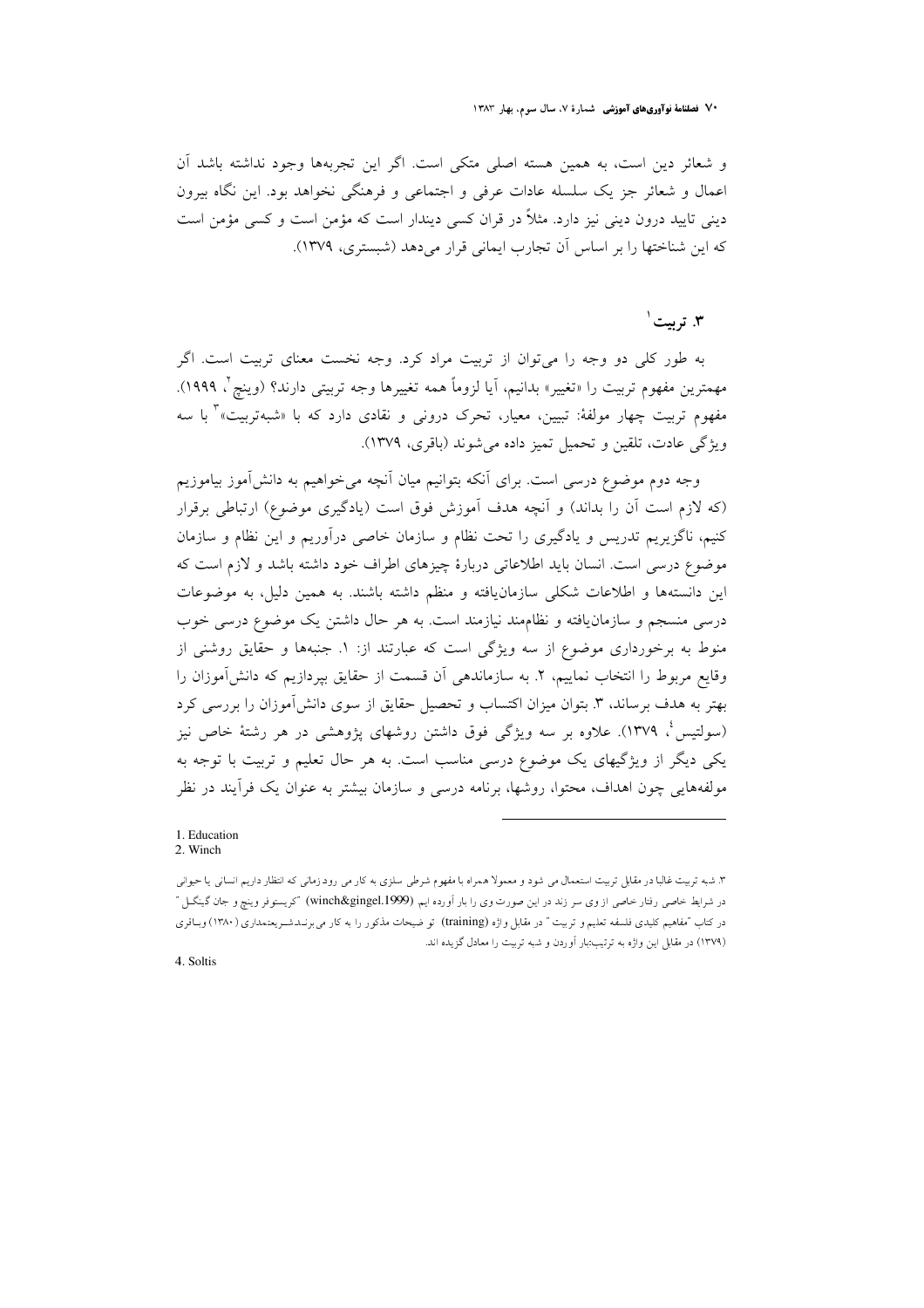گرفته می شود که اسلامی سازی علوم می تواند هر یک از این مولفهها را تحت تاثیر قرار دهد. در این مقاله بررسی اثرات اسلامیِسازی علوم بر اهداف و محتوای تعلیم و تربیت مورد نظر است. در جدول شماره۲ استلزامهایی که هر کدام از رویکردها برای اهداف و محتوای تعلیم و تربیت دارد، نشان داده شده است.

| رويكرد تغيير          | رويكرد تغيير          | رويكرد            | رويكرد استنباطي    |       | رویکردهای        |
|-----------------------|-----------------------|-------------------|--------------------|-------|------------------|
| ____ پي <u>ش فرض</u>  | <mark>پارادايم</mark> | سنت گرایانه       |                    |       | اسلامی سازی علوم |
| تلقیهای دینی به       | به وجـود أمــدن       | تأسـيس علــم      |                    | هدف   | جهت گیری         |
| عنــــــــــــــــوان |                       | بسر اسساس         | دانشجویانی که      |       | برای تدوین       |
| يــــيش فرضــــهاى    | پارادايمهـــاى        |                   |                    |       | و هدف            |
| فعاليتهــاي علمــي    | معاصب فلسنفه          | متـــــــافيزيكي  | دايسر هالمعسارفي   |       | ومحتوا           |
| در نظــــر گرفتــــه  | علـم بـر اسـاس        | "سنتبي".          | نسبت بله ديلن      |       |                  |
| شوند.                 | جهـــــانبينــــــى   | قراردادن علوم     | دارند و با عنایت   |       |                  |
|                       | توحيدي.               | نــــــوين در     | به "نص" خــود را   |       |                  |
| دانشــجوياني كــه     | تأســــــــــــيس     | چـــــارچوب       | مستغنى از فعاليت   |       |                  |
| هم با فعاليت          | روش شناســــــــــی   | سنتبي علوم.       | علمی میدانند.      |       |                  |
| علمى أشنا باشند       | اسلامی برای           |                   |                    |       |                  |
| و هم بــا اسـتنباط    |                       | دانشــــجوياني    |                    |       |                  |
| پیش فرض از دین        | عرصـــةهــاي          | که مومن به        |                    |       |                  |
| آشنا باشند.           | فعاليت علم.           | مبسانی مسا        |                    |       |                  |
|                       | پيونـــد دو نظـــام   | بعدالطبيعـــــه   |                    |       |                  |
|                       | تعلــيم و تربيــت     | ســـنتى علـــوم   |                    |       |                  |
|                       | مدرن و سنتبي          | باشند. ا          |                    |       |                  |
| از اًنجــا کــه ايــن |                       | احيماي علوم       | اســــــــــتخراج  | محتوا |                  |
| رويكرد در حـال        | بهترینهـــای دو       | سنتى از قبيل:     | نمونـــههـــايي از |       |                  |
| حاضىر صىرفاً بىه      | نظــام ســـنتـى و     | کشــــاورزی –     | "معجزات علمي"      |       |                  |
| عنوان یک نظریــه      | مدرن.                 | داروشناسبی و      | در قرآن.           |       |                  |
| مطرح بوده است،        |                       |                   | نشسان دادن ایسن    |       |                  |
| محتـوايي بــا ايــن   | موضـــــوعهاى         | تــــــــــــدوين | نکته در محتــوای   |       |                  |

جدول ۲– رویکردهای اسلامیسازی علوم ودلالتهای تربیتی آن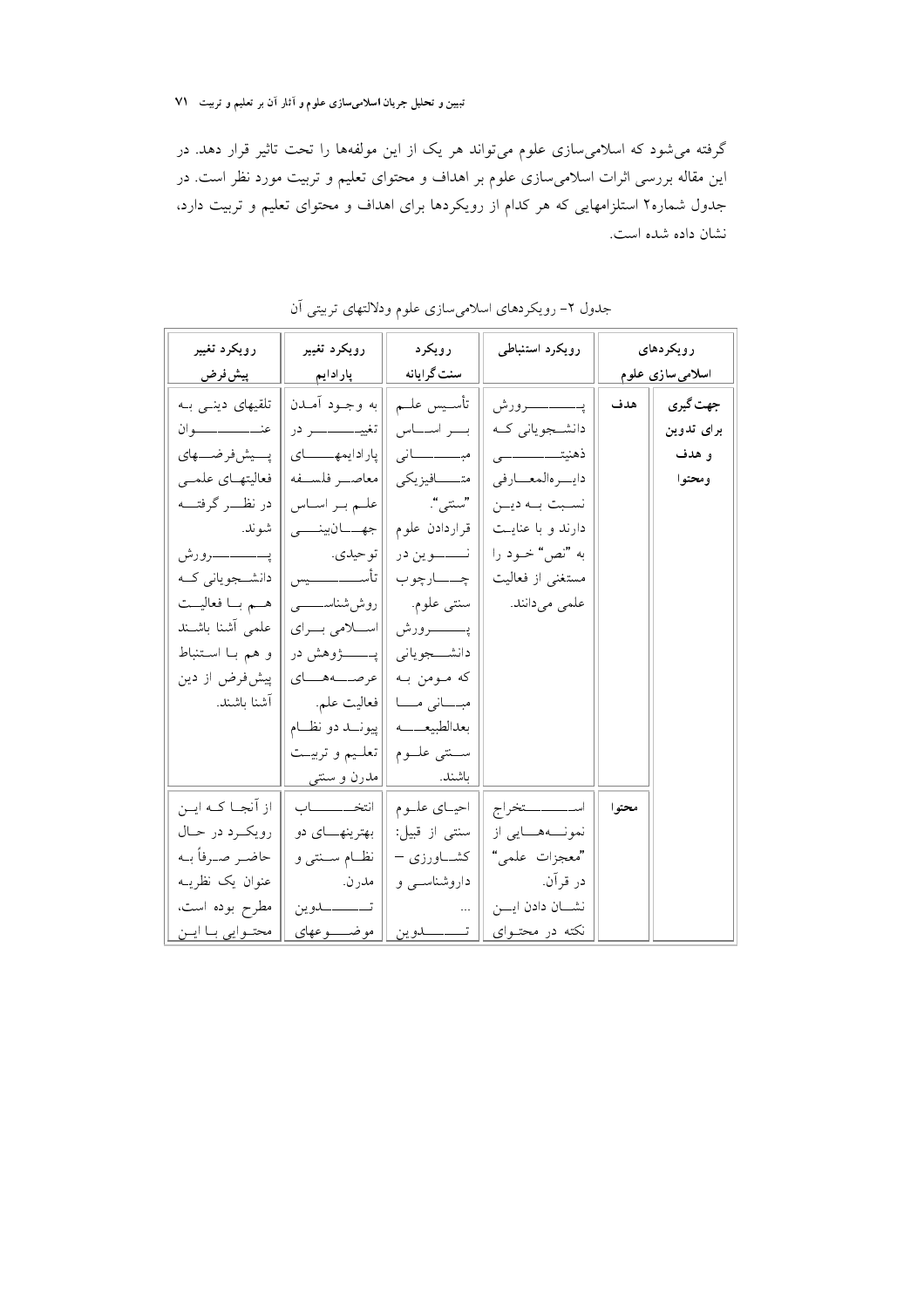۷۲ فصلنامهٔ نوآوریهای آموزشی شمارهٔ ۷، سال سوم، بهار ۱۳۸۳

| رویکـــرد بــــرای  | درسی با همـان   <sub>ا</sub> |              | كتب درسي كـه    رشــــتههـــــاي |  |
|---------------------|------------------------------|--------------|----------------------------------|--|
| تعلـــيم و تربيـــت | عنوانهای مدرن                | درسی ملهم از | " <i>تــــــــــص</i> " در       |  |
| توليد نشده است.     | و بـــــا نگــــــاه         | موضـــوعات و | بردارنـــده همـــهٔ              |  |
|                     |                              | مضامین سنتی  | معــارف درهمــهٔ                 |  |
|                     | اسلامى.                      | ۱٫ علوم.     | زمانها است.                      |  |
|                     | عرضــه کــردن                |              |                                  |  |
|                     | محتــــوا بـــــر            |              |                                  |  |
|                     | روششناســـــــی              |              |                                  |  |
|                     | اسلامي.                      |              |                                  |  |

به هر حال یافتههای تحقیق ما را به این نتیجه رهنمون می سازد که حداقل چهار رویکرد کلان را در موضوع اسلامی سازی علوم می توان شناسایی کرد. این رویکردها عبارتند از:

استنباطگرايانه، سنتگرايانه و معرفتشناختي. رويکرد اخيرباز به دو گروه «تغييرپارادايم» و «**تغییرییش فرضها**» تقسیم می شود.

متدولوژی را رشتهای تعریف کردهاندکه با بحث منطقی پیرامون روشهای دستیابی به دانش و معرفت، شیوه عمل نظاممند وقاعدهمندی را برای رسیدن به معرفت نشان میدهد وپیرامون شیوههای خاص رسیدن به دانش به استدلال میپردازد. از سوی دیگر چنانکه معرفتشناسی راتعیین حدود و ملاک معرفت تعریف کنیم، رابطهای میان روششناسی ومعرفتشناسی به وجود خواهد آمد.

«ارائهٔ ملاک معرفت نیز به این معنی است که معرفتشناس به دنبال طرح دانستنیهایی است که جنبه عمومی دارد و همهٔ طالبان معرفت میتوانند به آن دست یابند، یعنی نوعی عامگرایی در رسیدن به دانستن وجود دارد. وقتی که دانستن جنبه عام پیداکرد، باید روش رسیدن همه به دانستن را نیز در خود داشته باشد (عمومیت در دانستن وجود روش رسیدن به دانستن را ضروری می کند). به عبارت دیگر، روشی را ارئه کند که همه بتوانند تا حد ممکن و با ملاک نسبتا یکسان به دانش معتبر دست يابند» (سجادي، ١٣٨٠).

رویکرد استنباطگرایانه (تابعی) از آن حیث که علم را تابع دین می کند یا دین را به شکل علمی تعبیرمی کند، تابعی نامیده می شود که قائل به روش شناسی نیست و با بینش ثابت اسلامی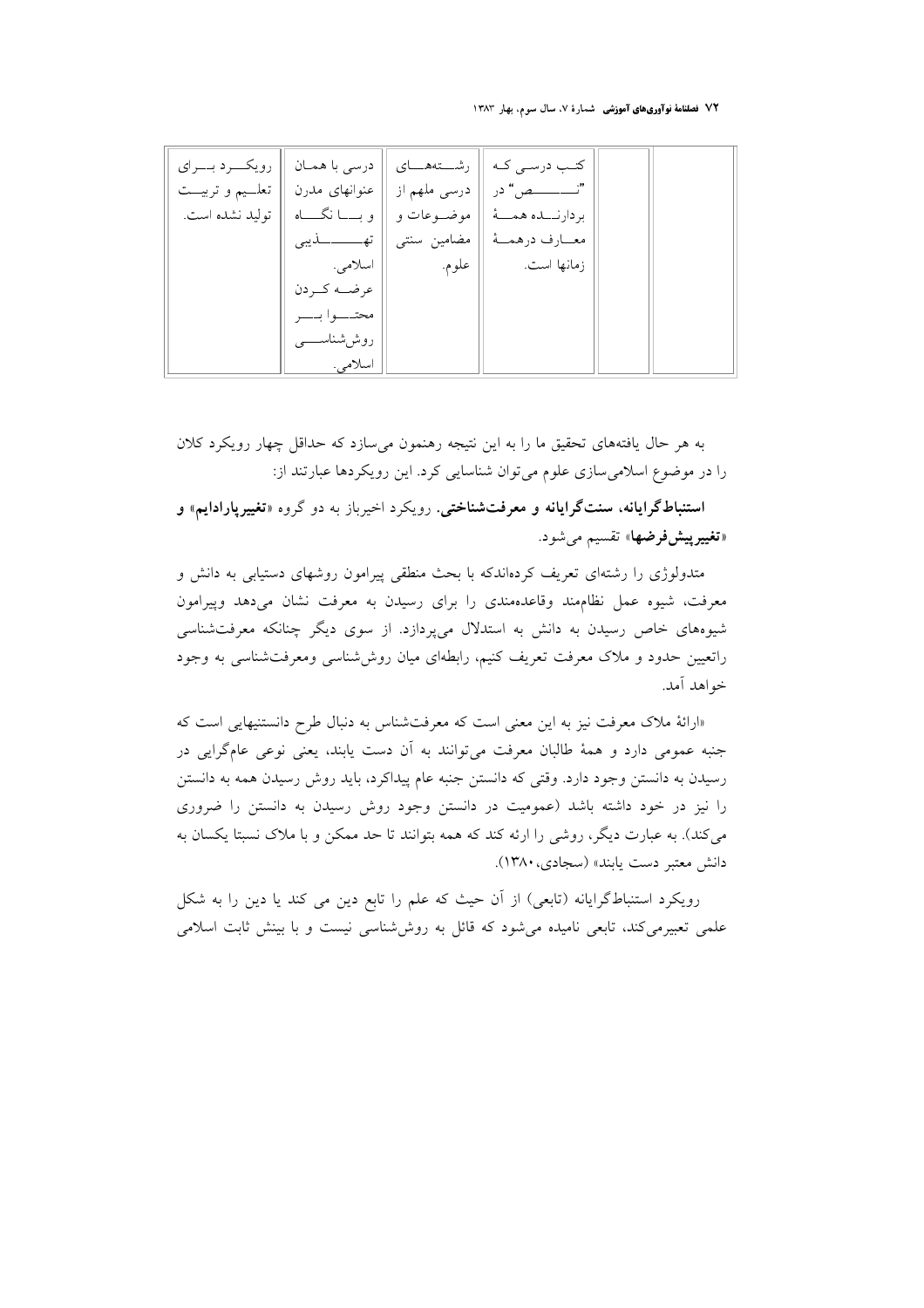تبیین و تحلیل جریان اسلامیسازی علوم و آثار آن بر تعلیم و تربیت ۷۳

موافق نیست. اما رویکرد سنتگرایانه با بینش ثابت اسلامی موافق است ودرصدد ارائه روش شناسی نیست. رویکردهای معرفتشناختی درصدد ارائه متدولوژی برای همه علوم هستند.

## تأثیر اسلامیسازی علوم بر تعلیم و تربیت

با توجه به رویکردهایی که دربارهٔ مقوله اسلامیِسازی علوم شناسایی شدند، همچنان که مدعیان برخی از رویکردها نیز متذکر شدهاند، هدف آنها از تحقق طرح اسلامی سازی علوم تاکید بر وجه باطنی و قدسی دین نبوده است. به نظر می رسد تنها یک رویکرد از رویکردهای نامبرده دغدغه احیای وجه قدسی و باطنی دین را دارد و آن رویکرد سنتگرایانه است. رویکرد استنباطی دغدغه حفظ شکل ظاهری دیانت را دارد و رویکردهای معرفت شناسانه در رویکرد تغییر پارادایم ضمن عنايت به مقوله «علم شناسانه» قضيهٔ هدف تغيير زندگي اجتماعي «امت اسلامي» را در نظر دارد و در رویکرد تغییر پیشفر ض صرفاً ایجاد یک «الگوی رقابتی» را پیشنهاد می کند و با تاسیس «علم ديني» احياي ساحت قدسي علم و دين را در نظر ندارد.

با توجه به یافتههای پژوهش به طور کلی هر کدام از رویکردهای اسلامیسازی که در واقع مدعی نوعی علم اسلامی هستند، ضرورت دارد به سه گروه از انتقادها جهت تحقق مطلوب «علم اسلامی» و به تبع آن "تعليم وتربيت اسلامي" توجه داشته باشند. هر كدام از رويكردهاى اسلامی سازی علوم (استنباطی، سنتگرایی، و معرفتشناسی) مشمول پارهای از انتقادها می شوند. این انتقادها را زیر سه عنوان مجزا میتوان تشریح کرد:

> الف) نقدهایی که جهت «معرفتشناسانه» دارند. ب) نقد هایی که جهت «**دین شناسانه**» دارند. ج) نقدهایی که جهت «**تربیتی**» دارند. سه گونه نقد مذکور در جدول شماره ۳ به صورت تطبیقی آمده است.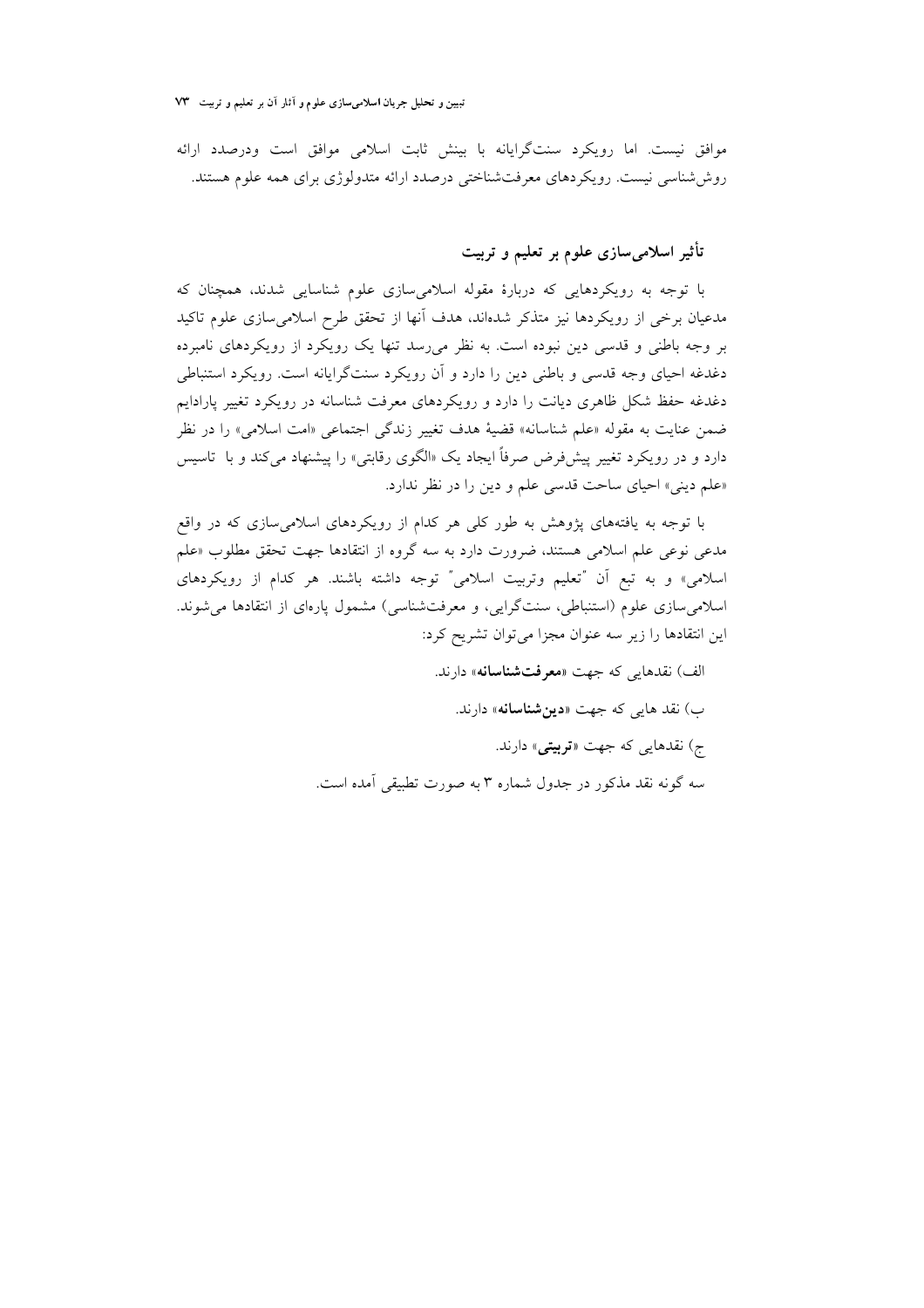## ۷۴ ف**صلنامهٔ نوآوریهای آموزشی** شمارهٔ ۷، سال سوم، بهار ۱۳۸۳

| تغيير پيشفررض                                                                                                                                             | تغيير پارادايم                                                                                                                                                                                                                        | سنت گرایانه                                                                                                                                                                                                     | استنباطى                                                                                                                                                                                                       | رويكردها<br>انتقادها                  |
|-----------------------------------------------------------------------------------------------------------------------------------------------------------|---------------------------------------------------------------------------------------------------------------------------------------------------------------------------------------------------------------------------------------|-----------------------------------------------------------------------------------------------------------------------------------------------------------------------------------------------------------------|----------------------------------------------------------------------------------------------------------------------------------------------------------------------------------------------------------------|---------------------------------------|
| از اَنجـــا كـــه<br>معيسار عسامى<br>برای پـژوهش<br>در نظر مي گيرد<br>از حيث منطـق<br>پژوهش علمی<br>معنا دار به نظر<br>مىرىسد.<br>-                       | حیث داوری عـام<br>بسراي پسژوهش<br>علمـــى نـــدارد<br>مومنين به ايــن<br>قرائت از دين معنا<br>دار است.                                                                                                                                | حيـث داوري عــام<br>بسراي پسژوهش<br>علمــــي نــــدارد و<br>صرفا براى مومنين<br>به "سنت" معنـادار<br>است.                                                                                                       | از اَنجـــا كـــه معيـــار<br>داوري بـــــــــــــــــــــه<br>خود"نص"واگذار شده<br>اســت، حيــث داوري<br>عــام بــراي پــژوهش<br>علمی ندارد.                                                                  | معرفتشناسانه<br>(معرفت شناسي<br>علمی) |
| اساســـــــــــا<br>دغدغهای برای<br>ساحت دين<br>نـــــــــــدارد.<br>دلمشغولي اين<br>رويكــــــــــــرد<br>پـــــــــژوهش در<br>عرصههای علم<br>معاصر است. | بيشتر متوجه لايـه<br>های بیرونی دیـن<br>از جملسه انجسام<br>دادن اعمــــال و<br>شعائر ديني است.                                                                                                                                        | از اَنجا کـه توجـه<br>خاصى به وجه<br>قوام بخش دين<br>(تجارب دينمي)<br>دارد واجلد شرط<br>دين شناسانه است.                                                                                                        | بیشتر متوجه لایه های<br>بیرونی و شعائر دین<br>است.                                                                                                                                                             | دین شناسانه                           |
| نقسد مفهسوم<br>شناســـــــــانه<br>"تربيت" بـه آن<br>وارد است.                                                                                            | نقـــــد مفهـــــــوم<br>شناسانه "تربيت"<br>به آن وارد است.<br>معیاری کـه بـرای<br>ارزيابي موضو–<br>عات درسی ارائــه<br>مىي دهـد واجـد<br>خصلت عام بودن<br>نيست و از ايــن<br>حیث بـه معیـاري<br>فسسردي بسسدل<br><u>مي شود. _____</u> | نقد مفهوم شناسانه<br>"تربيت" به آن وارد<br>است.<br>معیـاري کـه بـراي<br>ارزيـــابى موضـــو-<br>عات درســی ارائــه<br>مىي دهــد واجــد<br>خصلت عام بــودن<br>نيست وازايـن<br>حیث بـه معیـاری<br>فردي بدل مي شود. | نقسد مفهسوم شناسسانه<br>"تربيـــت" بـــه آن وارد<br>است.<br>معیـــاري كـــه بـــراي<br>ارزيــابي موضــو عــات<br>درسی ارائه میدهد<br>واجلد خصلت عام<br>بودن نیست و از این<br>حیث به معیاری فردی<br>بدل مي شود. | تربيتي                                |

## جدول ۳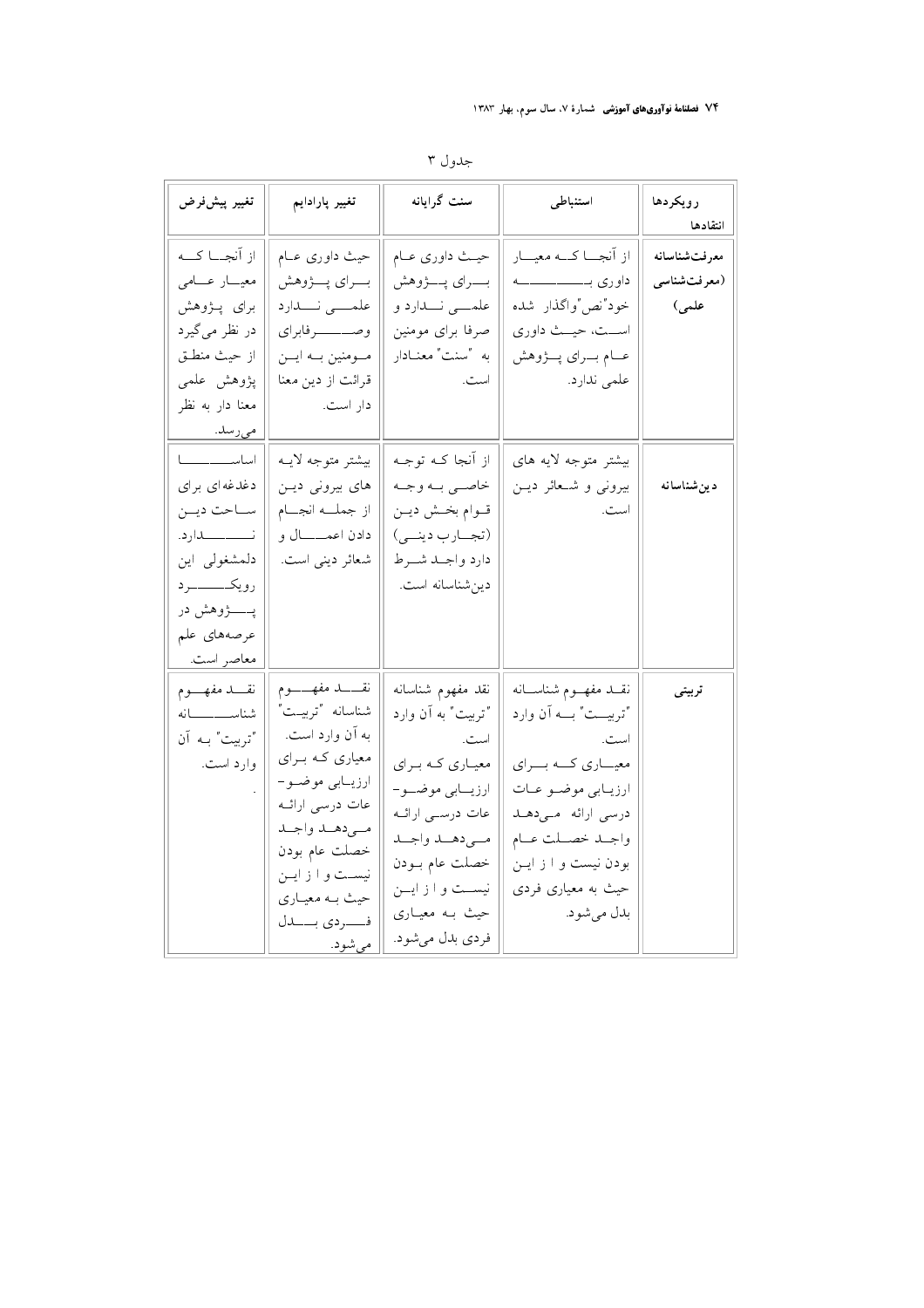#### نتيجه گيري

با عنايت به مباحث گذشته مي توان دريافت كه از بدو مواجههٔ انديشمندان مسلمان با انديشهٔ مدرن غرب پیوسته در میان طبقهای گوناگون فکری، با وجود اختلافهایی که با هم دارند، در یک نکته با هم اتفاق نظر دارند. اَن نکته این است که همهٔ اندیشمندان مسلمان از یک سو ضرورت تغییر در چارچوبهای موجود را احساس می کنند و از دیگر سو دل در گرو حفظ اعتقادات خود دارند. در اثنای این حالت دوگانه گاهی وضعیتی پدیدآمده است که سبب به وجود آمدن اندیشههای ناهمساز شده است. مثلاً درحوزهٔ تعلیم و تربیت ادعا شده است<sup>ا</sup> که همچنان که یکی از مهمترین مولفههای تربیت در عصر جدید «تفکر انتقادی» است، این مولفه در اندیشه اسلامی نیز به همان شکل یافت می شود، در حالی که از «تفکر انتقادی» که بر گرفته از آرمانهای لیبرال تعلیم و تربیت غرب است، به همان معنا در حوزه تعلیم و تربیت در اسلام نمی توان بهره جست. همچنان که برخی دیگر<sup>۲</sup> به روشنی اظهار کردهاند که تعلیم و تربیت در اسلام از نظر «تفکر انتقادی» مطلقالعنان نیست. از این دست مقولات ً هم در نظر و هم در عمل به چشم می خورد. از یک سو خواست بر آن است که نظام تعلیم تربیت اسلامی با برخی از استانداردهای جهانی همخوان باشد و از دیگر سو زمانی که برخی از این استانداردها وارد حوزه تعلیم و تربیت بومی می شود، سبب ناهماهنگی و عدم انسجام میشود (روزنانی، ۱۳۸۱). با توجه به معنایی که از پارادایم بیان شد به نظر نمي رسد علم كنوني در چارچوبي كه «كوهن» از آن ياد ميكرده است، به وضعيت بحراني رسیده باشد. چیزی که به نظر میرسد بشر امروز در چنبره آن گرفتار آمده "علم" نیست، بلکه «اصالت علم» ٔ است. آنچه امروزه در دنیای معاصر و به تبعیت از آن در نظامهای تعلیم وتربیت مشاهده می شود، فقدان معنویت واقعی است که سبب به وجود آمدن بحرانهای عدیده اجتماعی شده است (استنبرگ'، ۱۹۹۵). البته این موضوعی است که از سوی خود منتقدان فرهنگی در غرب مورد توجه بوده است، چنانچه «هیوستون اسمیت» ْ اشاره میکند: «منتقدان فرهنگی خساراتی را ثبت می کنند که مفروضات سکولار دنیای مدرن بر ما تحمیل می کنند». "دنیای سر خورده" (ماکس وبر<sup>ف</sup>)، "برهوت" (تي ،اس ،اليوت<sup>7</sup>)، "انسان تک ساحتي" (هربرت مارکوزه<sup>^</sup>) و نظاير آنها، محصول انتقادهای آنها دربارهٔ فقدان معنویت در تمدن مدرن غرب است. (اسمیت، ۱۳۸۱).

٢. از جمله سيد على اشرف، ١٣٧٨ و نقيبالعطاس، ١٣٧٤.

3. Scientisn 6. Weber

4. Sternberg 7. Eliot

5. Snith 8. Marcuse

9. Abusulayman

۱ .به عنوان مثال خسرو باقری science۱۳۸۱.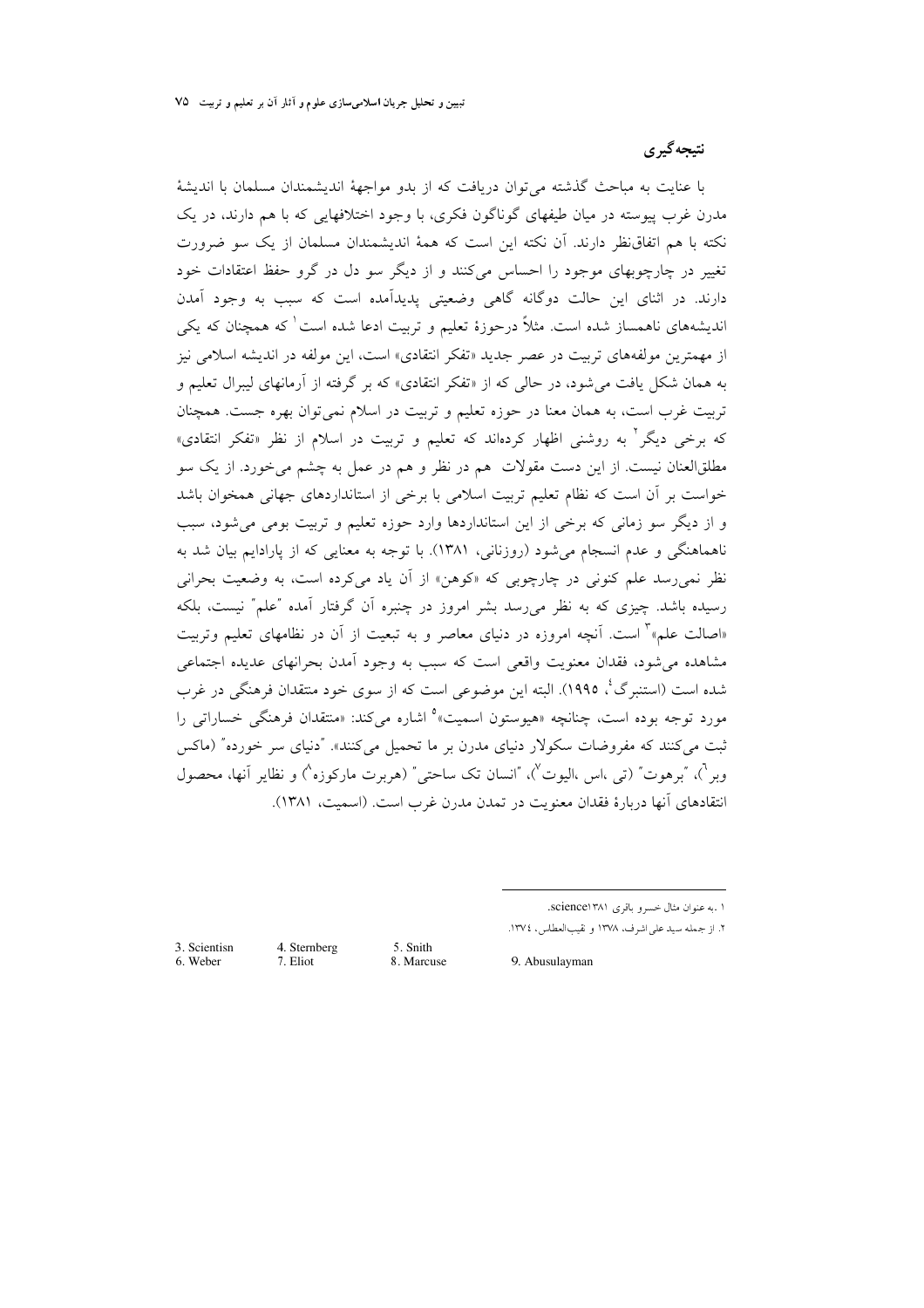۷۶ فصلنامهٔ نوآوریهای آموزشی شمارهٔ ۷، سال سوم، بهار ۱۳۸۳

امروزه فرهنگهای بزرگ از جمله اسلام بهتر از هر زمان دیگر می توانند با بهرهگیری از ذخائر عمیق معنوی که در لایههای باطنی آن مستتراست با انسان تشنهٔ معنای امروز ارتباط بر قرار کنند (اَبوسلیمان ؓ، ۱۹۹۹). برخی از اَموزهها در باب روشهای اَموزش سنتی از جمله «نقل شفاهی»، که ضرورت حضور فیزیکی متربی در برابر مربی را طلب میکند، روشهای آموزش نوین از جمله اًموزش مجازی را از نظر صوری و محتوایی به چالش میطلبد. شناسایی این چنین الگوهای پویایی که عمق و غنای خود را از باورهای متافیزیکی و معرفتشناسانه برمیگیرد از جمله مقولاتی است که می تواند انسان شتابان و شیفتهٔ «سرعت» امروز را دیگر باره به تامل وادارد. ذهن و ضمیر دانشآموز امروز نباید از سوی نظامهای متولی تعلیم وتربیت، با جزمیت علم پرستی مسدود شود، بلکه ضروری است که امکانهای کسب معرفت پیوسته برای او فراهم شود.

## منابع

اسميت، هيوستن (١٣٨١). دفاع نصر از فلسفه جاويد. ترجمهٔ ضياء تاج الدين تهـران: سـروش اندىشە.

ايلخاني، محمد (١٣٨٢). ايمان وعقل در مسيحيت از ابتدا تا دورهٔ اصلاح دينـي. جـزوه گـروه فلسفه دنشکده علوم انسانی دانشگاه شهید بهشتی.

باربور. ايان. علم ودين (١٣٧٩). ترجمهٔ بهاالدين خرمشاهي. تهران: انتشارات نشر دانشگاهي.

باقری، خسرو (۱۳۸۲). هویت علم دینی. تهران: سازمان چـاپ و انتشـارات وزارت فرهنـگ و ارشاد اسلامی.

باقری. خسرو (۱۳۸۲). تربیت دینی در برابر چالشهای قرن بیست ویکم. تهران. تربیت اسلامی (ویژه تربیت دینی). مرکز مطالعات دینی.

چالمرز. اَلن اف چیستی علم: درآمدی بر مکاتب علمشناسی فلسفی. ترجمهٔ: سعید زیبا کـلام. تهران. شركت انتشارات علمي و فرهنگي ١٣٧۴.

سولتيس، ج. اف. مقدمهاي بر تجزيه و تحليـل مفـاهيم تربيتـي (١٣٧٤). ترجمــهٔ سـيد مهــدي سجادي. تهران: موسسه انتشاراتي سرآمد كاوش.

شبستری، محمد (۱۳۷۹). ایمان و آزادی. تهران: انتشارات طرح نو.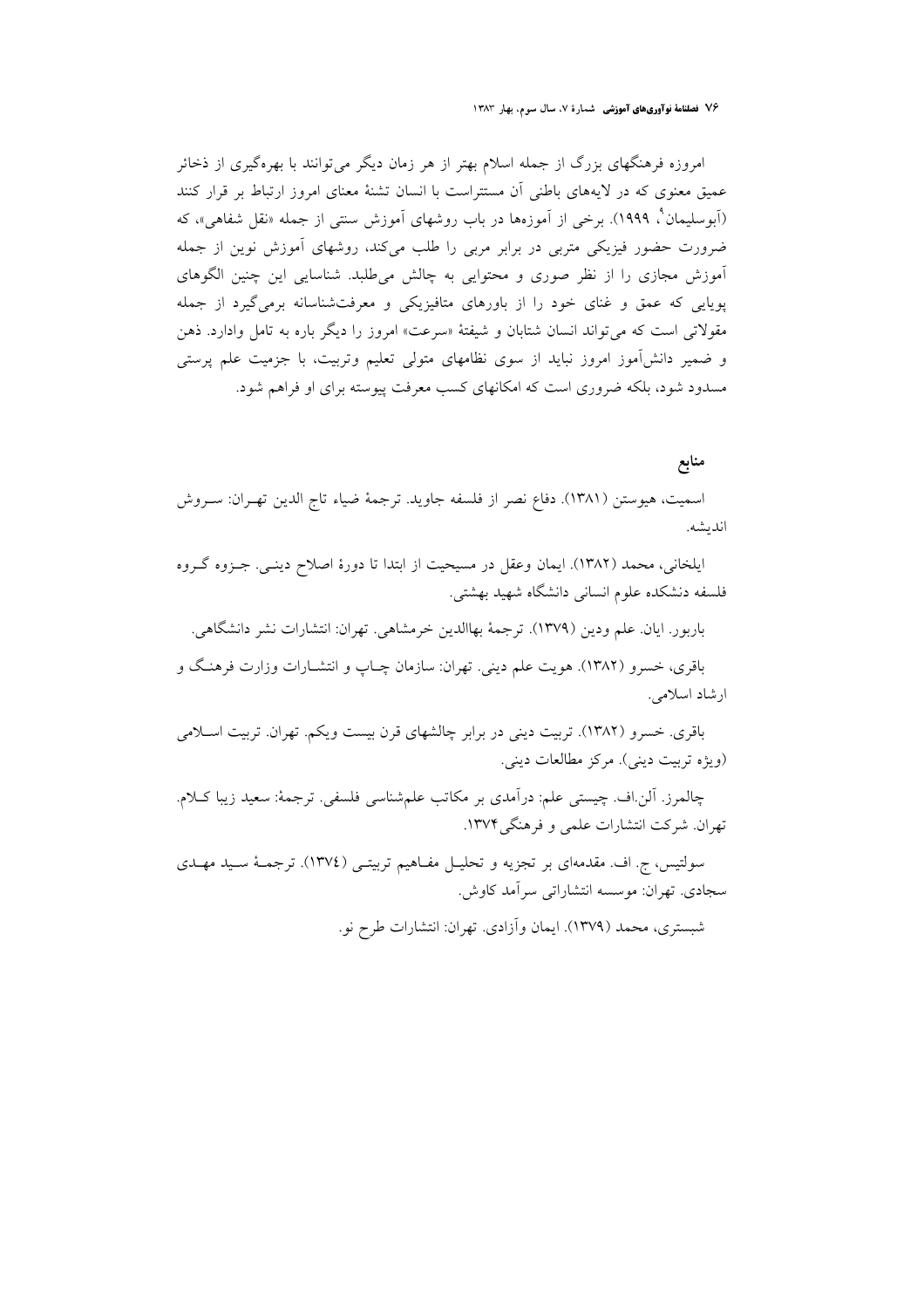تبیین و تحلیل جریان اسلامیسازی علوم و آثار آن بر تعلیم و تربیت VV

طباطبايي، سيد محمد (١٣٦٢). تقسير الميزان. جلد اول. گلشنی، مهدی (۱۳۷۰). از علم سکولار تا علم دینی. تهران: پژوهشگاه علوم انسانی و مطالعات فرهنگے ِ. العلواني، طه جاير (١٣٧٤). اسلامي سازي معرفت: ديروز وامروز. ترجمهٔ مسعود پيدرام. تهيران: ر هيافت. مایر، فردریک (١٣٧٤). تاریخ اندیشههای تربیتی. جلید۱. ترجمیهٔ علی اصبغر فیاض. تهران: سمت. نصر، سيد حسين (١٣٨٠). معرفت و معنويت. ترجمـهٔ انشـاءالله رحمتـي. تهـران: انتشـارات سهرور دی. نصر، سيد حسين (١٣٧٩). نياز به علم مقدس. ترجمهٔ حسن ميانداري. تهران: چاپ سيهر. العطاس نقيب، سـيد محمـد (١٣٧٤). اسـلام و دنيـويگـري (سكولاريسـم). تهـران: موسسـه مطالعات اسلامی دانشگاه تهران و ایستاک. هاشم، روزنانی(۱۳۸۱ \_۱۳۷۴). اسلامی کردن برنامههای آموزشی و تحصیلی. ترجمـهٔ سوسـن كشاورز. سال هشتم. قم. فصلنامهٔ حوزه و دانشگاه.

Abusulayman. A., & AbdulHamid, M. (1999). From islamization of knowledge to islamization of education, The American Journal of Islamic social sciences. New York.

Kalin, I (2000). Three views of science in the Islamic world, Live Journal. London.

Golshani, Mehdi (2000). How to make sense of Islamic science? The American Journal of Islamic Social Sciences, Vol. 17. New York.

khalil, Imad al din (1991). Islamization of knowledge: A methodology, International Institute of Islamic Thought. London.

Loo, Seng Piew (2001). Islam, science and science education: Conflict or concord? Studies in Science Education. Canada.